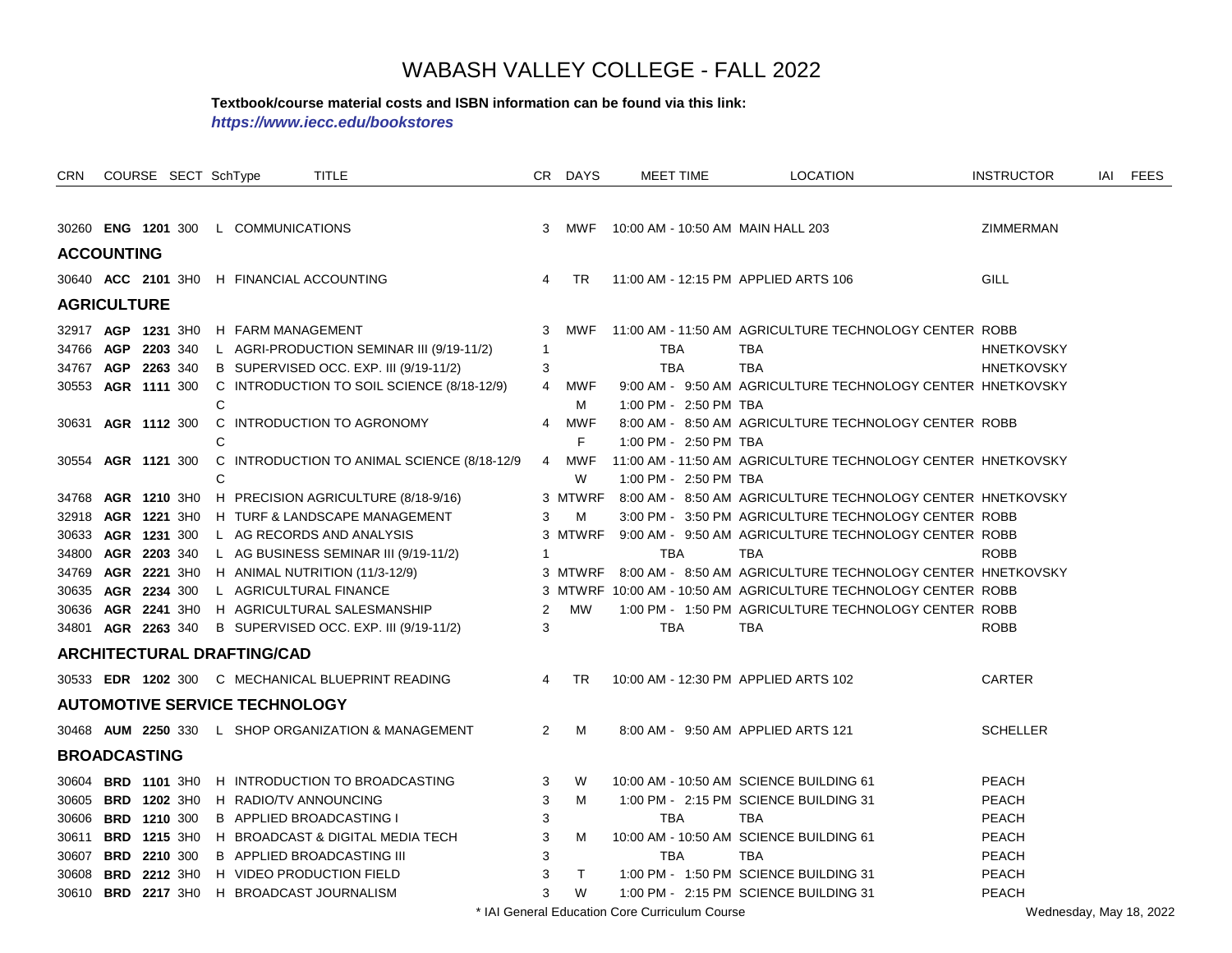| CRN       |                     | COURSE SECT SchType        |                                    | <b>TITLE</b>                                               |                | CR DAYS    | <b>MEET TIME</b>                        | <b>LOCATION</b>                    | <b>INSTRUCTOR</b>  | IAI FEES |
|-----------|---------------------|----------------------------|------------------------------------|------------------------------------------------------------|----------------|------------|-----------------------------------------|------------------------------------|--------------------|----------|
|           | <b>BROADCASTING</b> |                            |                                    |                                                            |                |            |                                         |                                    |                    |          |
|           |                     |                            | 30609 BRD 2219 300 L SPORTSCASTING |                                                            | 3              | <b>TR</b>  | 10:00 AM - 11:15 AM APPLIED ARTS 108    |                                    | CARTER             |          |
|           |                     | <b>BUSINESS COURSES</b>    |                                    |                                                            |                |            |                                         |                                    |                    |          |
|           |                     |                            |                                    | 30641 BMG 2204 3H0 H HUMAN RESOURCE MANAGEMENT (10/14-12/1 | 3              | TR         |                                         | 1:00 PM - 2:15 PM APPLIED ARTS 106 | <b>BAKER</b>       |          |
| 30643     |                     | <b>BMK 1202 3H0</b>        |                                    | H PRINCIPLES OF RETAILING (8/18-10/13)                     | 2              | TR.        |                                         | 8:00 AM - 9:50 AM APPLIED ARTS 106 | <b>BAKER</b>       |          |
|           |                     | 30644 BMK 1203 3H0         | H ADVERTISING (10/14-12/15)        |                                                            | 2              | <b>TR</b>  |                                         | 8:00 AM - 9:50 AM APPLIED ARTS 106 | <b>BAKER</b>       |          |
|           |                     | 30645 BMK 1205 340         | N INTERNSHIP I                     |                                                            | $\overline{7}$ |            | <b>TBA</b>                              | <b>TBA</b>                         | <b>BAKER</b>       |          |
|           |                     | 30646 BMK 1205 341         | N INTERNSHIP I                     |                                                            | 4              |            | <b>TBA</b>                              | <b>TBA</b>                         | <b>BAKER</b>       |          |
|           |                     | 30647 BMK 1206 340         |                                    | L BUSINESS MANAGEMENT SEMINAR I                            | $\mathbf 1$    |            | <b>TBA</b>                              | <b>TBA</b>                         | <b>BAKER</b>       |          |
|           |                     | 30658 BMK 2102 3H0         | H INTRODUCTION TO SALES            |                                                            | 3              | <b>MWF</b> | 11:00 AM - 11:50 AM APPLIED ARTS 106    |                                    | <b>BAKER</b>       |          |
|           |                     | 30648 BMK 2205 340         | N INTERNSHIP II                    |                                                            | $\overline{7}$ |            | TBA                                     | <b>TBA</b>                         | <b>BAKER</b>       |          |
|           |                     | 30649 BMK 2205 342         | N Internship II                    |                                                            | 4              |            | <b>TBA</b>                              | <b>TBA</b>                         | <b>BAKER</b>       |          |
|           |                     | 30652 BMK 2206 340         |                                    | L BUSINESS MANAGEMENT SEMINAR II                           | $\mathbf 1$    |            | <b>TBA</b>                              | <b>TBA</b>                         | <b>BAKER</b>       |          |
| 30656     |                     | <b>BUS 1101 3H0</b>        |                                    | H INTRODUCTION TO BUSINESS                                 | 3              | <b>MWF</b> |                                         | 9:00 AM - 9:50 AM APPLIED ARTS 106 | <b>BAKER</b>       |          |
|           |                     | 30657 BUS 1101 3H1         |                                    | H INTRODUCTION TO BUSINESS                                 | 3              | <b>MWF</b> | 10:00 AM - 10:50 AM APPLIED ARTS 106    |                                    | <b>BAKER</b>       |          |
|           |                     | 30144 BUS 2101 3H0         | H BUSINESS LAW 1                   |                                                            | 3              | TR.        | 10:00 AM - 10:50 AM APPLIED ARTS 106    |                                    | <b>GILL</b>        |          |
|           |                     | 30655 <b>BUS 2201</b> 3H0  |                                    | H PRINCIPLES OF MANAGEMENT                                 | 3              | <b>MWF</b> |                                         | 8:00 AM - 8:50 AM APPLIED ARTS 106 | <b>BAKER</b>       |          |
|           |                     | 30523 GEN 1298 3H0         |                                    | H CAREER PATHWAYS TO SUCCESS                               | -1             | м          |                                         | 1:00 PM - 2:50 PM APPLIED ARTS 126 | <b>BALDING</b>     |          |
|           |                     | 33159 GEN 1298 300         |                                    | L CAREER PATHWAYS TO SUCCESS                               | $\overline{1}$ | м          | 12:00 PM - 12:50 PM APPLIED ARTS 102    |                                    | <b>CARTER</b>      |          |
|           |                     | 33268 SPM 1101 3H0         |                                    | H INTRO TO SPORT MANAGEMENT                                | 3              | <b>MWF</b> | 11:00 AM - 11:50 AM APPLIED ARTS 108    |                                    | <b>SCHEIDECKER</b> |          |
|           |                     | 33915 SPM 1103 3H0         | H KINESIOLOGY AND SPORT            |                                                            | 3              | <b>MW</b>  | 10:00 AM - 10:50 AM SCIENCE BUILDING 25 |                                    | <b>WHITAKER</b>    |          |
|           |                     | 34870 SPM 1111 300         | L SPORTS AND SOCIETY               |                                                            | 3              | <b>TR</b>  | 8:00 AM - 9:15 AM MAIN HALL 101         |                                    | <b>BROWNING</b>    |          |
|           |                     | 33529 <b>SPM 2104</b> 3H0  |                                    | H STRUCTURAL KINESIOLOGY                                   | 3              | <b>TR</b>  | 11:00 AM - 11:50 AM SCIENCE BUILDING 25 |                                    | <b>HOIPKEMIER</b>  |          |
|           |                     | 33269 SPM 2110 3H0         | H ACTIVITY PLANNING                |                                                            | 3              | <b>MWF</b> | 12:00 PM - 12:35 PM APPLIED ARTS 108    |                                    | CARPENTER          |          |
|           |                     | <b>COLLEGE ORIENTATION</b> |                                    |                                                            |                |            |                                         |                                    |                    |          |
|           |                     |                            |                                    | 30086 GEN 1205 300 L ON COURSE TO STUDENT SUCCESS          | $\overline{2}$ | TR         | 12:00 PM - 12:50 PM MAIN HALL 203       |                                    | <b>SMITH</b>       |          |
|           |                     | <b>COLLEGE PREPARATORY</b> |                                    |                                                            |                |            |                                         |                                    |                    |          |
|           |                     |                            | 30087 REM 0422 3HO H MATH LITERACY |                                                            | 3              | <b>MW</b>  | 12:00 PM - 1:25 PM MAIN HALL 205        |                                    | <b>TURNER</b>      |          |
|           |                     | <b>COMPUTER COURSES</b>    |                                    |                                                            |                |            |                                         |                                    |                    |          |
| 30206 CIS |                     | 1130 300                   |                                    | L INTRO TO COMPUTER SCIENCE                                | 3              | MWF        | 9:00 AM - 9:50 AM MAIN HALL 202         |                                    | <b>MORRIS</b>      | \$30.00  |
| 30207 DAP |                     | 1201 300                   |                                    | L BUSINESS COMPUTER SYSTEMS                                | 3              | MWF        | 11:00 AM - 11:50 AM MAIN HALL 202       |                                    | <b>MORRIS</b>      | \$30.00  |
| 30209     | DAP                 | 1201 301                   |                                    | L BUSINESS COMPUTER SYSTEMS                                | 3              | MWF        | 10:00 AM - 10:50 AM MAIN HALL 202       |                                    | <b>MORRIS</b>      | \$30.00  |
| 30467 DAP |                     | 1201 3H2                   |                                    | H BUSINESS COMPUTER SYSTEMS                                | 3              | $\top$     |                                         | 1:00 PM - 2:30 PM APPLIED ARTS 104 | <b>ROBB</b>        | \$30.00  |
| 31587 DAP |                     | 1201 3H0                   |                                    | H BUSINESS COMPUTER SYSTEMS                                | 3              | $\top$     | 5:30 PM - 7:00 PM MAIN HALL 202         |                                    | <b>DUNKEL</b>      | \$30.00  |
|           |                     | 34077 EGR 1131 300         |                                    | L ENGINEERING GRAPHICS & DESIGN                            | 3              | <b>MW</b>  | 10:00 AM - 11:50 AM APPLIED ARTS 102    |                                    | CARTER             | \$30.00  |
| 34143 CIS |                     | 1298 330                   |                                    | L TOPICS/ISSUES IN COMPUTERS (8/25-9/15)                   | $\mathbf{1}$   | W          | 6:00 PM - 8:00 PM MAIN HALL 202         |                                    | <b>GOODSON</b>     | \$10.00  |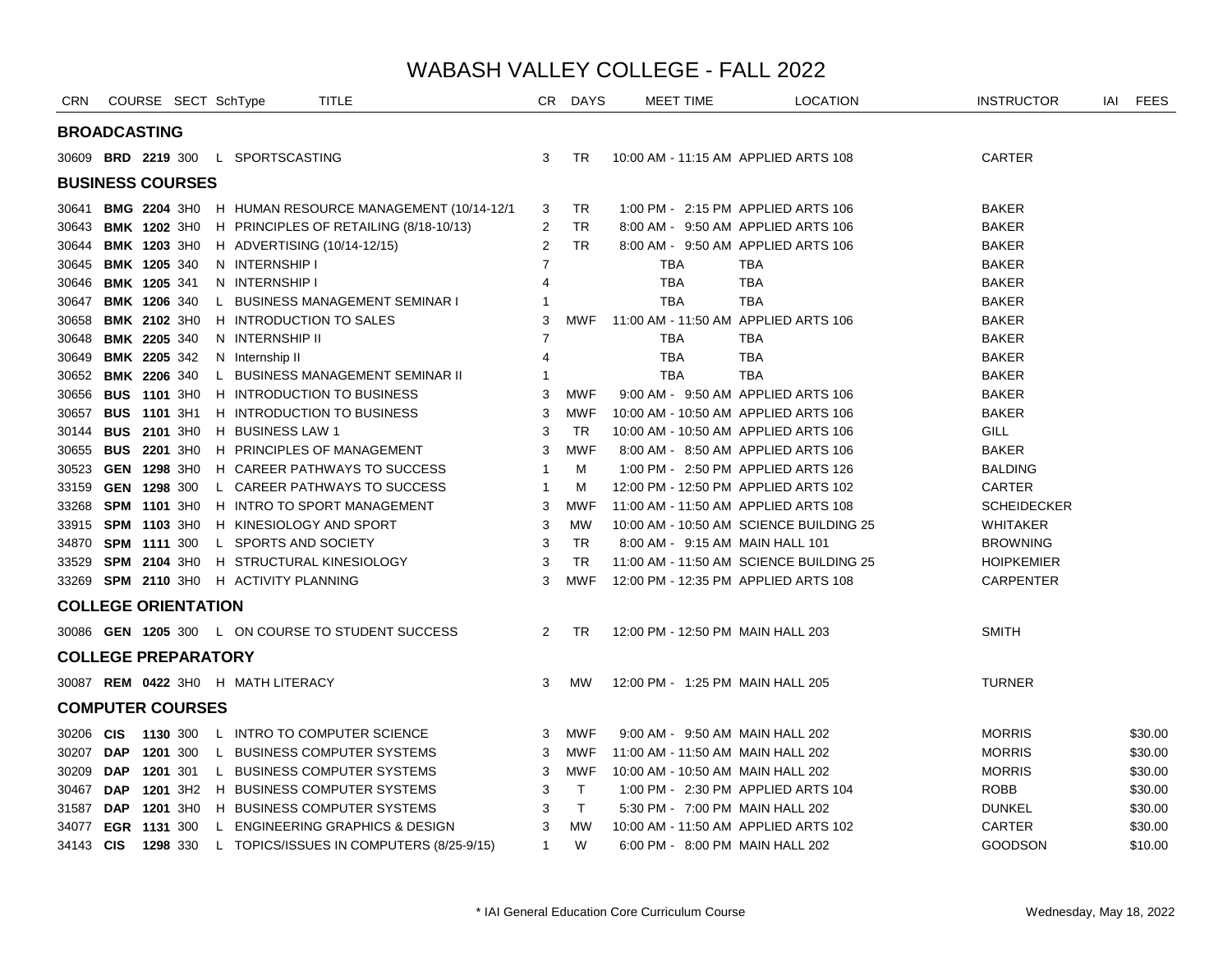| <b>CRN</b>             |                           |                     | COURSE SECT SchType                    | TITLE                                                    | CR.          | <b>DAYS</b> | MEET TIME                         | <b>LOCATION</b>                                          | <b>INSTRUCTOR</b> | IAI | <b>FEES</b> |
|------------------------|---------------------------|---------------------|----------------------------------------|----------------------------------------------------------|--------------|-------------|-----------------------------------|----------------------------------------------------------|-------------------|-----|-------------|
|                        | <b>DIESEL EQUIPMENT</b>   |                     |                                        |                                                          |              |             |                                   |                                                          |                   |     |             |
|                        |                           |                     |                                        | 30469 DEQ 1211 300 C ENGINE FUNDAMENTALS (10/14-12/15)   | 3            | <b>WR</b>   |                                   | 1:00 PM - 2:50 PM APPLIED ARTS 121                       | <b>SCHELLER</b>   |     |             |
|                        |                           |                     | C                                      |                                                          |              | <b>WR</b>   | 3:00 PM - 4:50 PM TBA             |                                                          |                   |     |             |
| 30475                  | <b>DEQ 1212 300</b>       |                     | C ELECTRICAL SYSTEMS I                 |                                                          | 3            | м           |                                   | 8:00 AM - 9:50 AM APPLIED ARTS 126                       | <b>BALDING</b>    |     | \$285.00    |
|                        |                           |                     | С                                      |                                                          |              | W           | 8:00 AM - 9:50 AM TBA             |                                                          |                   |     |             |
|                        | 30477 DEQ 1213 300        |                     | L DIESEL FUEL SYSTEMS I                |                                                          | 2            | T.          |                                   | 8:00 AM - 9:50 AM APPLIED ARTS 121                       | <b>SCHELLER</b>   |     |             |
|                        |                           |                     |                                        |                                                          |              | R.          | 8:00 AM - 9:50 AM TBA             |                                                          |                   |     |             |
| 30479                  |                           | <b>DEQ 1214 300</b> |                                        | C BRAKES/SUSPENSION SYSTEMS (8/18-10/13)                 | 3            | <b>MW</b>   |                                   | 10:00 AM - 11:50 AM APPLIED ARTS 121                     | <b>SCHELLER</b>   |     |             |
|                        |                           |                     | C                                      |                                                          |              | <b>TR</b>   | 10:00 AM - 11:50 AM TBA           |                                                          |                   |     |             |
|                        | 30481 DEQ 1215 300        |                     |                                        | C TRANSMISSIONS I (10/14-12/15)                          | 3            | <b>MW</b>   |                                   | 10:00 AM - 11:50 AM APPLIED ARTS 126                     | <b>BALDING</b>    |     |             |
|                        |                           |                     | C                                      |                                                          |              | TR          | 10:00 AM - 11:50 AM TBA           |                                                          |                   |     |             |
| 30484                  |                           | <b>DEQ 2232 300</b> | C HYDRAULICS II                        |                                                          | 4            | м           |                                   | 3:00 PM - 5:50 PM APPLIED ARTS 126                       | <b>BALDING</b>    |     |             |
|                        |                           |                     | C                                      |                                                          |              | T.          | 1:00 PM - 2:50 PM TBA             |                                                          |                   |     |             |
| 30485                  | DEQ 2236 340              |                     |                                        | N SUPERVISED WORK EXPERIENCE                             | 6            |             | <b>TBA</b>                        | TBA                                                      | <b>BALDING</b>    |     |             |
| 30486                  | <b>DEQ 2237 340</b>       |                     |                                        | L POWER EQUIPMENT SEMINAR                                | 0.5          |             | <b>TBA</b>                        | <b>TBA</b>                                               | <b>BALDING</b>    |     |             |
|                        | 30487 <b>DEQ 2243</b> 300 |                     |                                        | C ELECTRONIC CONTROLS/MONITORING                         | 3            | M           |                                   | 1:00 PM - 2:50 PM APPLIED ARTS 121                       | <b>SCHELLER</b>   |     |             |
|                        |                           |                     | $\mathsf{C}$                           |                                                          |              | T.          | 3:00 PM - 4:50 PM TBA             |                                                          |                   |     |             |
| <b>EARLY CHILDHOOD</b> |                           |                     |                                        |                                                          |              |             |                                   |                                                          |                   |     |             |
|                        | 34764 ECD 1101 3H0        |                     |                                        | H INTRO TO EARLY CHILDHOOD ED                            | 3            | W           | 12:00 PM - 1:30 PM MAIN HALL 101  |                                                          | CADWALADER        |     |             |
|                        | 30508 ECD 1202 3H0        |                     |                                        | H CHILDHOOD TEACHING TECH I                              | 4            | W           | 8:25 AM - 9:50 AM MAIN HALL 203   |                                                          | CADWALADER        |     |             |
|                        | 30510 ECD 1203 3H0        |                     |                                        | H HEALTH AND SAFETY OF CHILDREN                          | 3            | W           | 10:00 AM - 11:30 AM MAIN HALL 204 |                                                          | CADWALADER        |     |             |
|                        | 30521 ECD 1601 300        |                     |                                        | L CHILD DEV AIDE TRAINING                                | $\mathbf{1}$ | T.          | 1:20 PM - 2:10 PM MAIN HALL 204   |                                                          | CADWALADER        |     |             |
|                        | 30513 ECD 2201 3H0        |                     |                                        | H ADM CHILDHOOD FACILITIES                               | 4            | T.          | 10:00 AM - 11:30 AM MAIN HALL 211 |                                                          | CADWALADER        |     |             |
|                        | 30516 ECD 2202 340        |                     |                                        | N CHILDHOOD TEACHING PRACTICUM                           | 5            |             | <b>TBA</b>                        | <b>TBA</b>                                               | CADWALADER        |     |             |
|                        | 30518 ECD 2203 340        |                     |                                        | L EARLY CHILDHOOD SEMINAR I                              | 1            |             | <b>TBA</b>                        | <b>TBA</b>                                               | WAGGONER          |     |             |
|                        | 30517 ECD 2204 340        |                     |                                        | N EARLY CHILDHOOD PRACTICUM                              | 5            |             | <b>TBA</b>                        | <b>TBA</b>                                               | CADWALADER        |     |             |
| 30519 ECD 2205 340     |                           |                     |                                        | L EARLY CHILDHOOD SEMINAR II                             | -1           |             | <b>TBA</b>                        | <b>TBA</b>                                               | WAGGONER          |     |             |
| <b>EDUCATION</b>       |                           |                     |                                        |                                                          |              |             |                                   |                                                          |                   |     |             |
|                        | 33834 EDU 1102 3H0        |                     |                                        | H BASIC ACT FOR ELEM/SEC SCHOOLS                         | 3            | TR.         |                                   | 9:00 AM - 9:50 AM BRUBECK ARTS CENTER 14                 | CADWALADER        |     |             |
|                        | 30592 EDU 1116 300        |                     |                                        | L INTRODUCTION TO TEACHING                               | 3            | R           | 8:30 AM - 9:45 AM MAIN HALL 211   |                                                          | <b>MCMURRAY</b>   |     |             |
|                        | 33977 EDU 1118 300        |                     |                                        | L INTRO TO THE PHILOSOPHY OF ED.                         | 3            | W           | 4:30 PM - 7:20 PM MAIN HALL 211   |                                                          | <b>FOSTER</b>     |     |             |
|                        |                           |                     |                                        | 34871 EDU 1198 3H2 H PATHWAYS TO SUCCESS (8/18-10/13)    | $\mathbf{1}$ | TR.         | 9:30 AM - 10:45 AM MAIN HALL 101  |                                                          | <b>BROWNING</b>   |     |             |
|                        |                           |                     |                                        | 34803 EDU 2102 3H0 H ART FOR ELEM SCHOOL TEACHERS        | 3            | R.          | 10:00 AM - 11:30 AM MAIN HALL 211 |                                                          | CADWALADER        |     |             |
|                        |                           |                     | <b>EMERGENCY PREPAREDNESS</b>          |                                                          |              |             |                                   |                                                          |                   |     |             |
|                        |                           |                     |                                        | 34710 EPP 1203 330 C CONCEALED CARRY HANDGUN (8/25-8/26) | $\mathbf{1}$ | RF          | 6:00 PM - 10:00 PM MAIN HALL 207  |                                                          | <b>ETZKORN</b>    |     | \$60.00     |
|                        |                           |                     | C                                      |                                                          |              | S           | 8:00 AM - 4:00 PM TBA             |                                                          |                   |     |             |
|                        |                           |                     | <b>ENGLISH AS A 2ND LANGUAGE</b>       |                                                          |              |             |                                   |                                                          |                   |     |             |
|                        |                           |                     | 34348 ESL 0903 301 L BASIC ESL READING |                                                          | 3            | <b>MW</b>   |                                   | 9:00 AM - 10:20 AM CLEMENCE ELIZABETH COX HALL CO DRAPER |                   |     |             |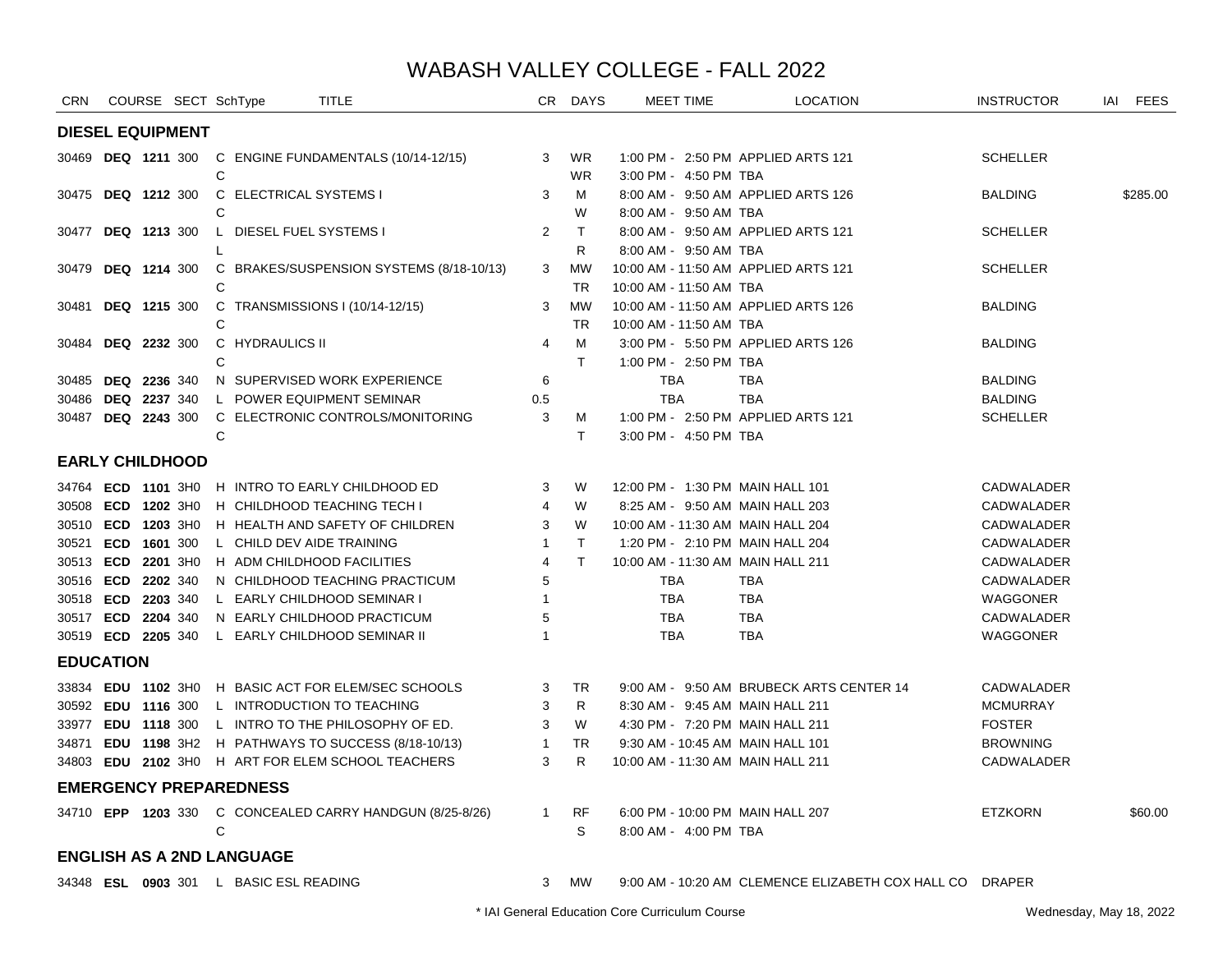| <b>ENGLISH AS A 2ND LANGUAGE</b>                                                                                      |                    |         |
|-----------------------------------------------------------------------------------------------------------------------|--------------------|---------|
| 34350 <b>ESL 0904</b> 301 L BASIC ESL WRITING<br>10:30 AM - 11:50 AM CLEMENCE ELIZABETH COX HALL CO DRAPER<br>3<br>MW |                    |         |
| 30695 ESL 0932 300 L ADV. ESL LISTENING/SPEAKING<br>3<br><b>MW</b><br>8:00 AM - 9:15 AM BRUBECK ARTS CENTER 14        | <b>SEALS</b>       |         |
| <b>ENGLISH/COMMUNICATIONS</b>                                                                                         |                    |         |
| L INTRODUCTION TO COMPOSITION<br>10:00 AM - 10:50 AM APPLIED ARTS 101<br>30139 ENG 1101 300<br>3<br><b>MWF</b>        | <b>DAUBS</b>       |         |
| L COMPOSITION I<br>9:00 AM - 9:50 AM SCIENCE BUILDING 26<br>30072 ENG 1111 300<br>3<br><b>MWF</b>                     | <b>STAFF</b>       |         |
| 30073 ENG 1111 301<br>L COMPOSITION I<br>3<br><b>MWF</b><br>10:00 AM - 10:50 AM SCIENCE BUILDING 26                   | <b>STAFF</b>       |         |
| <b>ENG 1111 302</b><br>L COMPOSITION I<br>30074<br>3<br>TR.<br>8:30 AM - 9:45 AM SCIENCE BUILDING 26                  | <b>STAFF</b>       |         |
| 3<br>30257 ENG 1111 303<br>L COMPOSITION I<br>TR.<br>8:30 AM - 9:45 AM MAIN HALL 203                                  | ZIMMERMAN          |         |
| L COMPOSITION I<br>10:00 AM - 11:15 AM MAIN HALL 203<br>30258 ENG 1111 304<br>3<br>TR.                                | ZIMMERMAN          |         |
| 3<br>33161 ENG 1111 305<br><b>H COMPOSITION I</b><br><b>MW</b><br>1:00 PM - 2:15 PM SCIENCE BUILDING 61               | <b>WINTER</b>      |         |
| 3<br>30075 ENG 1121 300<br>L COMPOSITION & ANALYSIS<br><b>MWF</b><br>11:00 AM - 11:50 AM SCIENCE BUILDING 26          | <b>STAFF</b>       |         |
| 3<br>30076 ENG 1121 301<br>L COMPOSITION & ANALYSIS<br>TR.<br>10:00 AM - 11:15 AM SCIENCE BUILDING 26                 | <b>STAFF</b>       |         |
| 3<br>9:00 AM - 9:50 AM SCIENCE BUILDING 61<br>30665 SPE 1101 300<br>L FUND. OF EFFECTIVE SPEAKING<br><b>MWF</b>       | <b>WINTER</b>      |         |
| 30666 SPE 1101 301<br>L FUND. OF EFFECTIVE SPEAKING<br><b>MWF</b><br>11:00 AM - 11:50 AM SCIENCE BUILDING 61<br>3     | <b>WINTER</b>      |         |
| 30667 SPE 1101 302<br>L FUND. OF EFFECTIVE SPEAKING<br>3<br>TR.<br>1:00 PM - 2:15 PM SCIENCE BUILDING 61              | <b>WINTER</b>      |         |
| 30668 SPE 1111 300<br>L INTERPERSONAL COMMUNICATIONS<br>3<br>TR.<br>10:00 AM - 11:15 AM SCIENCE BUILDING 61           | <b>WINTER</b>      |         |
| <b>GUNSMITHING</b>                                                                                                    |                    |         |
| 7 MTWR<br>30088 GNS 1201 300<br>C GUNSMITHING I (8/18-10/13)<br>8:00 AM - 11:50 AM INDUSTRIAL STUDIES 100             | <b>WICK</b>        | \$15.00 |
| 1:00 PM - 4:50 PM INDUSTRIAL STUDIES 100<br>30089 GNS 1201 302<br>C GUNSMITHING I (8/18-10/13)<br>7 MTWR              | <b>WICK</b>        | \$15.00 |
| 7 MTWR<br>8:00 AM - 12:20 PM INDUSTRIAL STUDIES 100<br>30090 GNS 1202 300<br>C GUNSMITHING II (10/14-12/15)           | <b>WICK</b>        | \$15.00 |
| 1:00 PM - 5:20 PM INDUSTRIAL STUDIES 100<br>30091 GNS 1202 301<br>C GUNSMITHING II (10/14-12/15)<br>7 MTWR            | <b>WICK</b>        | \$15.00 |
| <b>HEALTH OCCUPATIONS</b>                                                                                             |                    |         |
| C BASIC NURSE ASSIST TRNG PROG (8/31-11/2)<br>7 MWR<br>1:00 PM - 5:00 PM SCIENCE BUILDING 58<br>34805 HEA 1203 300    | ILE                | \$7.50  |
| C<br>T.<br><b>TBA</b><br><b>AGENCY</b>                                                                                |                    |         |
| L INTRO TO MEDICAL TERMINOLOGY<br>10:00 AM - 10:50 AM SCIENCE BUILDING 49<br>30546 HEA 1225 300<br>3<br><b>MWF</b>    | GILL               |         |
| 32516 HEA 1225 3H1 H INTRO TO MEDICAL TERMINOLOGY<br>3<br>T<br>1:00 PM - 2:50 PM SCIENCE BUILDING 49                  | GILL               |         |
| <b>HEALTH/P.E.</b>                                                                                                    |                    |         |
| H HEALTH<br>31512 EDU 1107 3H0<br>TR<br>9:00 AM - 9:50 AM MAIN HALL 204<br>3                                          | <b>CARPENTER</b>   |         |
| 34103 EDU 1107 3H1<br>H HEALTH<br>3<br><b>MW</b><br>9:00 AM - 9:50 AM SCIENCE BUILDING 25                             | <b>SCHEIDECKER</b> |         |
| 33454 EDU 2104 3H0<br>H PRVNTN/TRTMT OF ATH. INJURY<br>3<br>TR<br>10:00 AM - 10:50 AM SCIENCE BUILDING 25             | <b>HOIPKEMIER</b>  |         |
| 30515 HEC 1101 3H0<br>H NUTRITION<br>3<br><b>TR</b><br>12:00 PM - 12:50 PM MAIN HALL 204                              | <b>CADWALADER</b>  |         |
| 34249 PTE 2140 300<br><b>B</b> FISHING III<br><b>TBA</b><br><b>SCIENCE BUILDING 49</b><br>1                           | GILL               |         |
| 33897 PTE 1140 330<br><b>B FISHING I</b><br>W<br>4:30 PM - 6:30 PM SCIENCE BUILDING 49<br>$\mathbf{1}$                | GILL               |         |
| <b>HUMANITIES/FINE ARTS-SEE IAI</b>                                                                                   |                    |         |
| <b>TR</b><br>33149 ART 1117 3H0 H INTRODUCTION TO PHOTOGRAPHY<br>3<br>8:00 AM - 9:45 AM APPLIED ARTS 104              | <b>LINN</b>        |         |
| 30186 ART 1141 300 C CINEMA APPRECIATION<br>3<br><b>TR</b><br>8:00 AM - 9:40 AM BRUBECK ARTS CENTER 1                 | <b>HUDSON</b>      |         |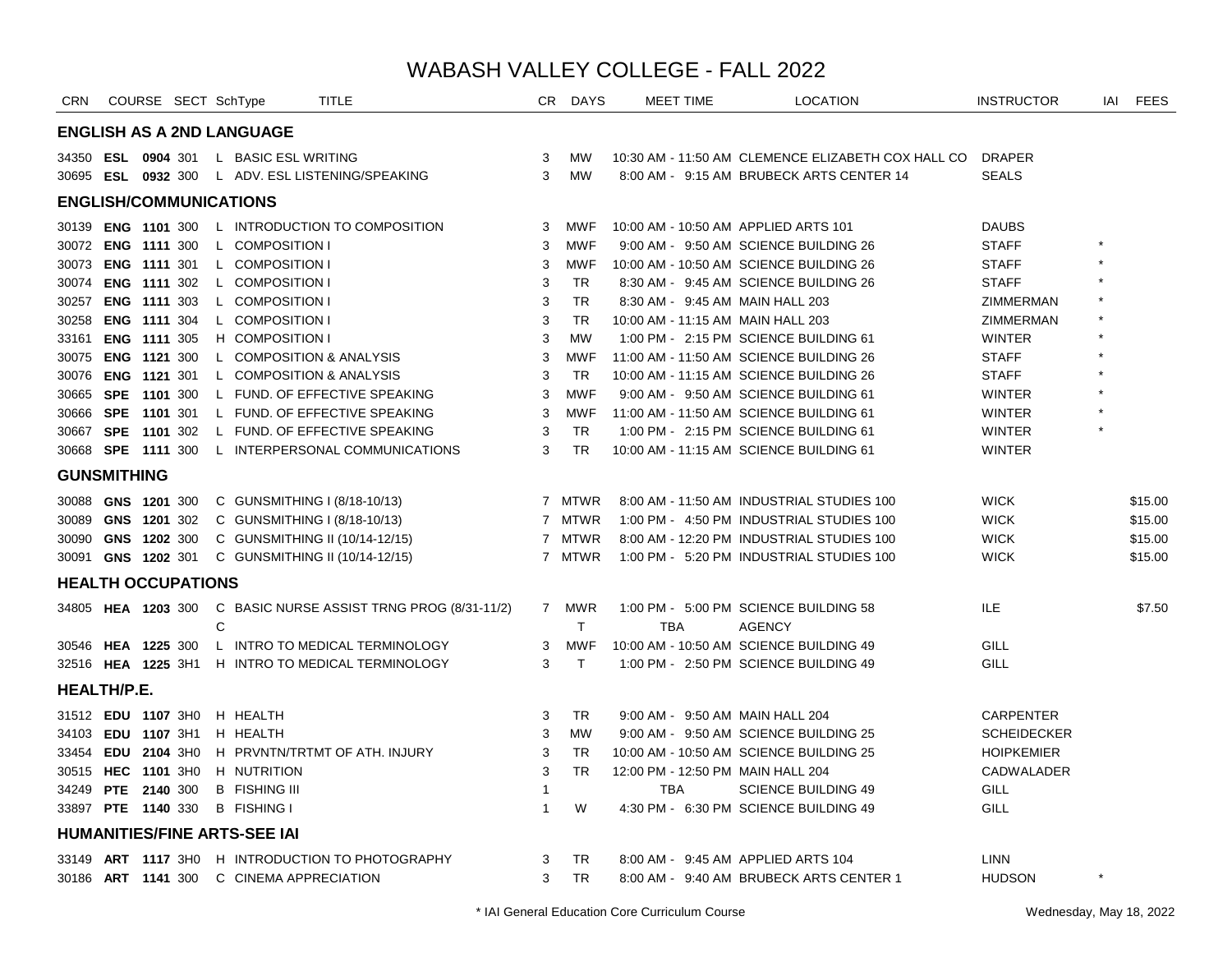| <b>CRN</b>     |                    | COURSE SECT SchType       |                                     | <b>TITLE</b>                                      | CR.            | DAYS         | <b>MEET TIME</b>         | <b>LOCATION</b>                           | <b>INSTRUCTOR</b>  | IAI FEES |
|----------------|--------------------|---------------------------|-------------------------------------|---------------------------------------------------|----------------|--------------|--------------------------|-------------------------------------------|--------------------|----------|
|                |                    |                           | <b>HUMANITIES/FINE ARTS-SEE IAI</b> |                                                   |                |              |                          |                                           |                    |          |
|                |                    |                           |                                     | 30248 HUM 1111 3H0 H INTRO TO ART MUSIC & THEATRE | 3              | <b>TR</b>    |                          | 10:00 AM - 10:50 AM BRUBECK ARTS CENTER 1 | <b>STROUGHMATT</b> |          |
|                |                    | 30590 HUM 2161 3H0        |                                     | H FORGING THE AMERICAN CHARACTER                  | 3              | $\mathsf{T}$ |                          | 8:30 AM - 9:45 AM MAIN HALL 211           | <b>MCMURRAY</b>    |          |
| 30078 LIT      |                    | 2101 300                  |                                     | L INTRODUCTION TO LITERATURE                      | 3              | <b>TR</b>    |                          | 1:00 PM - 2:15 PM SCIENCE BUILDING 26     | <b>STAFF</b>       |          |
| 30138 LIT      |                    | 2132 300                  |                                     | L WORLD LITERATURE SINCE 1620                     | 3              | <b>MWF</b>   |                          | 9:00 AM - 9:50 AM APPLIED ARTS 101        | <b>DAUBS</b>       |          |
|                |                    | 30189 MUS 1101 300        | L MUSIC APPRECIATION                |                                                   | 3              | <b>MWF</b>   |                          | 9:00 AM - 9:50 AM BRUBECK ARTS CENTER 1   | <b>HUDSON</b>      |          |
| 30191          |                    | MUS 1102 300              |                                     | L HISTORY OF AMERICAN MUSIC                       | 3              | <b>MWF</b>   |                          | 8:00 AM - 8:50 AM BRUBECK ARTS CENTER 1   | <b>HUDSON</b>      |          |
| 30249          |                    | MUS 1103 3H0              |                                     | H MUSIC IN MULTICULTURAL AMERICA                  | 3              | <b>TR</b>    |                          | 9:00 AM - 9:50 AM SCIENCE BUILDING 61     | <b>STROUGHMATT</b> |          |
|                |                    | 33014 MUS 1104 300        | L WORLD MUSIC                       |                                                   | 3              | <b>MWF</b>   |                          | 10:00 AM - 10:50 AM BRUBECK ARTS CENTER 1 | <b>HUDSON</b>      |          |
| 30079          | PHI                | 2101 3H0                  |                                     | H INTRODUCTION TO ETHICS                          | 3              | <b>MW</b>    |                          | 9:00 AM - 9:50 AM MAIN HALL 211           | <b>MCMURRAY</b>    |          |
| 30080 PHI      |                    | 2101 3H1                  |                                     | H INTRODUCTION TO ETHICS                          | 3              | <b>MW</b>    |                          | 11:00 AM - 11:50 AM MAIN HALL 211         | <b>MCMURRAY</b>    |          |
| 32892 PHI      |                    | 2111 300                  |                                     | L INTRODUCTION TO LOGIC                           | 3              | $\mathsf{T}$ |                          | 6:00 PM - 7:30 PM MAIN HALL 210           | <b>PATBERG</b>     |          |
|                |                    |                           | <b>MANUFACTURING/MACHINING</b>      |                                                   |                |              |                          |                                           |                    |          |
|                |                    | 30530 MAC 1203 300        |                                     | L PRECISION MEASUREMENT                           | 3              | $\mathsf{T}$ |                          | 8:00 AM - 9:50 AM APPLIED ARTS 102        | CARTER             |          |
|                |                    |                           | L                                   |                                                   |                | R.           | 8:00 AM - 8:50 AM TBA    |                                           |                    |          |
| 30537          |                    | <b>MAN 1201 300</b>       |                                     | C INTRODUCTION TO MACHINING                       | 5              | <b>MW</b>    |                          | 1:00 PM - 4:50 PM APPLIED ARTS 102        | <b>CARTER</b>      | \$50.00  |
| 30526          |                    | MAN 1202 300              | L INDUSTRIAL SAFETY                 |                                                   | 2              | М            |                          | 8:00 AM - 9:50 AM APPLIED ARTS 102        | <b>CARTER</b>      |          |
| 30535          |                    | <b>MAN 1211 300</b>       |                                     | C INDUSTRIAL ELECTRICITY                          | $\overline{4}$ | T            |                          | 1:00 PM - 3:00 PM APPLIED ARTS 135        | <b>PLASSMAN</b>    |          |
|                |                    |                           | C                                   |                                                   |                | R            | 1:00 PM - 4:50 PM TBA    |                                           |                    |          |
|                |                    | 30536 MAN 2211 300        |                                     | C PROGRAMMABLE LOGIC CONTROLLERS                  | 4              | $\mathsf T$  |                          | 1:00 PM - 4:50 PM APPLIED ARTS 102        | CARTER             | \$40.00  |
|                |                    |                           | C                                   |                                                   |                | R            | 1:00 PM - 3:00 PM TBA    |                                           |                    |          |
|                | <b>MATHEMATICS</b> |                           |                                     |                                                   |                |              |                          |                                           |                    |          |
|                |                    | 30572 MTH 1102 3H0        | H COLLEGE ALGEBRA                   |                                                   | 4              | <b>MWF</b>   |                          | 11:00 AM - 11:50 AM SCIENCE BUILDING 43   | <b>KING</b>        |          |
|                |                    | 30573 MTH 1102 3H1        | H COLLEGE ALGEBRA                   |                                                   | 4              | <b>TR</b>    |                          | 1:00 PM - 2:15 PM SCIENCE BUILDING 43     | <b>KING</b>        |          |
|                |                    | 30240 MTH 1104 300        |                                     | L QUANTITATIVE REASONING                          | 3              | <b>MW</b>    |                          | 8:00 AM - 8:50 AM MAIN HALL 204           | <b>SEALS</b>       |          |
| 30241          |                    | MTH 1104 3H0              |                                     | H QUANTITATIVE REASONING                          | 3              | MW           |                          | 9:00 AM - 9:50 AM MAIN HALL 204           | <b>SEALS</b>       |          |
|                |                    | 30049 MTH 1131 3H0        |                                     | H INTRODUCTION TO STATISTICS                      | 3              | <b>MWF</b>   |                          | 9:00 AM - 9:50 AM MAIN HALL 201           | <b>BROWN</b>       |          |
|                |                    | 30053 MTH 1153 3H0        | H STATISTICS                        |                                                   | 3              | <b>MWF</b>   |                          | 9:00 AM - 9:50 AM MAIN HALL 201           | <b>BROWN</b>       |          |
|                |                    | 32856 MTH 1171 3H0        |                                     | H CALC. & ANALYTIC GEOMETRY I                     |                | 5 MTWRF      |                          | 8:00 AM - 8:50 AM MAIN HALL 201           | <b>BROWN</b>       |          |
|                |                    | 33942 MTH 2173 300        |                                     | L CALC. & ANALYTIC GEOMETRY III                   | 4              | MW           |                          | 1:00 PM - 2:50 PM MAIN HALL 201           | <b>BROWN</b>       |          |
| <b>NURSING</b> |                    |                           |                                     |                                                   |                |              |                          |                                           |                    |          |
|                |                    | 30701 <b>NUR 1201</b> 530 | C NURSING I                         |                                                   | 10             | WR           |                          | 9:00 AM - 12:30 PM SCIENCE BUILDING 55    | <b>LEWIS</b>       | \$133.00 |
|                |                    | 30701 <b>NUR 1201</b> 530 | C NURSING I                         |                                                   | 10             | $\mathsf{T}$ | 6:30 AM - 2:30 PM AGENCY |                                           | LEWIS              | \$133.00 |
|                |                    | 30702 <b>NUR 1201</b> 531 | C NURSING I                         |                                                   | 10             | <b>WR</b>    |                          | 9:00 AM - 12:30 PM SCIENCE BUILDING 55    | LEWIS              | \$133.00 |
|                |                    |                           | C                                   |                                                   |                | T            | 6:30 AM - 2:30 PM AGENCY |                                           |                    |          |
|                |                    | 30704 <b>NUR 1201</b> 532 | C NURSING I                         |                                                   | 10             | <b>WR</b>    |                          | 9:00 AM - 12:30 PM SCIENCE BUILDING 55    | LEWIS              | \$133.00 |
|                |                    |                           | C                                   |                                                   |                | W            | 6:30 AM - 2:30 PM AGENCY |                                           |                    |          |
|                |                    | 31503 NUR 1201 533        | C NURSING I                         |                                                   | 10             | <b>WR</b>    |                          | 9:00 AM - 12:30 PM SCIENCE BUILDING 55    | LEWIS              | \$133.00 |
|                |                    |                           | C                                   |                                                   |                | W            | 6:30 AM - 2:30 PM AGENCY |                                           |                    |          |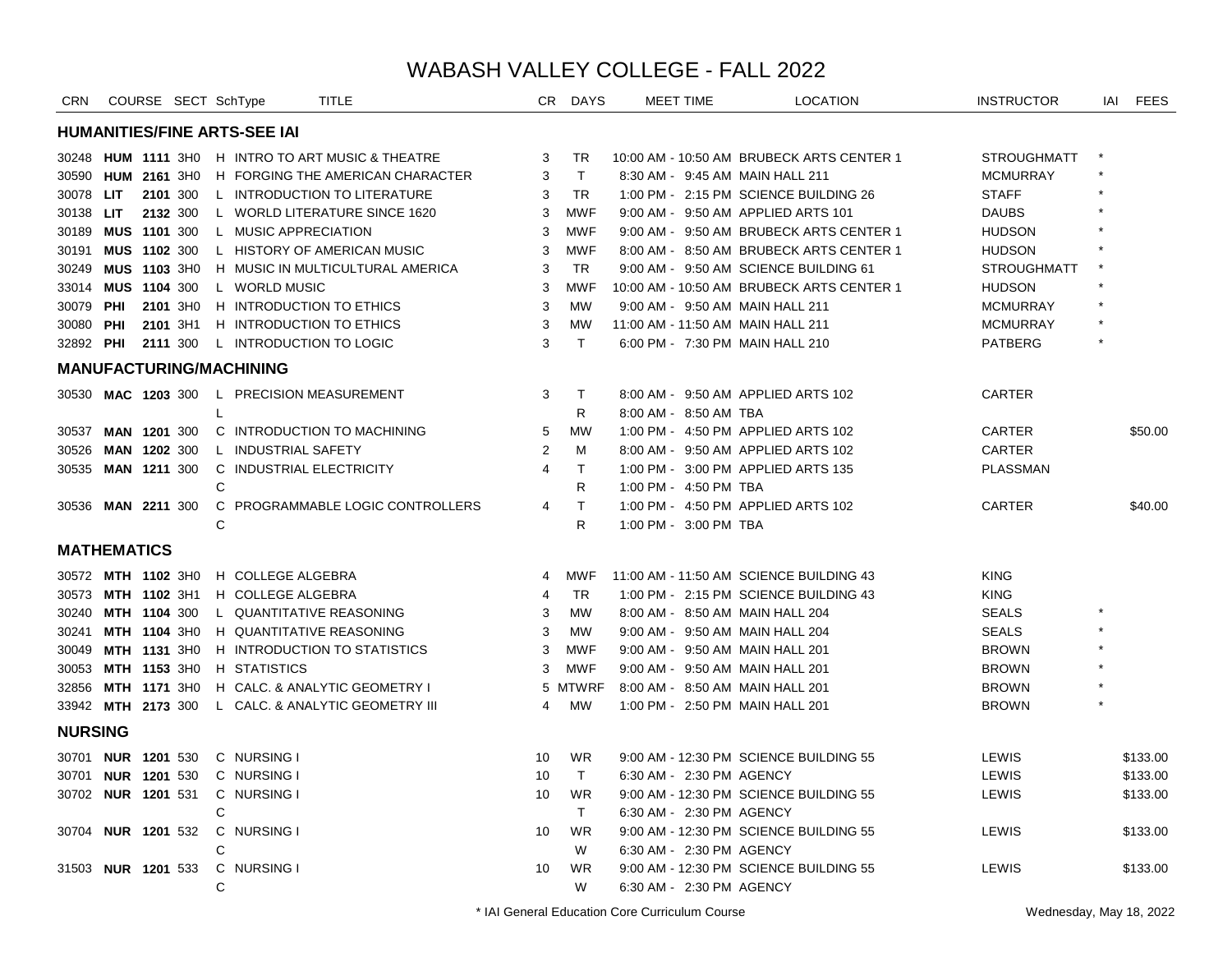| CRN                       |                     | COURSE SECT SchType  | TITLE                                     |                | CR DAYS   | <b>MEET TIME</b>         | <b>LOCATION</b>                        | <b>INSTRUCTOR</b> | IAI     | <b>FEES</b> |
|---------------------------|---------------------|----------------------|-------------------------------------------|----------------|-----------|--------------------------|----------------------------------------|-------------------|---------|-------------|
| <b>NURSING</b>            |                     |                      |                                           |                |           |                          |                                        |                   |         |             |
| 30719 <b>NUR 1210</b> 53H |                     |                      | H NURSING STRATEGIES FOR SUCCESS (8/15-12 | $\overline{2}$ |           |                          | 9:00 AM - 4:00 PM SCIENCE BUILDING 58  | LEWIS             |         |             |
| 30721 <b>NUR 2201</b> 530 |                     | C NURSING III        |                                           | 10             | <b>WR</b> |                          | 9:00 AM - 12:30 PM SCIENCE BUILDING 58 | LEWIS             |         | \$128.00    |
|                           |                     | C                    |                                           |                | T         | 6:30 AM - 2:30 PM AGENCY |                                        |                   |         |             |
| 30726 NUR 2201 531        |                     | C NURSING III        |                                           | 10             | <b>WR</b> |                          | 9:00 AM - 12:30 PM SCIENCE BUILDING 58 | LEWIS             |         | \$128.00    |
|                           |                     | C                    |                                           |                | W         | 6:30 AM - 2:30 PM AGENCY |                                        |                   |         |             |
| 30728 <b>NUR 2201</b> 532 |                     | C NURSING III        |                                           | 10             | <b>WR</b> |                          | 9:00 AM - 12:30 PM SCIENCE BUILDING 58 | LEWIS             |         | \$128.00    |
|                           |                     | C                    |                                           |                | W         | 6:30 AM - 2:30 PM AGENCY |                                        |                   |         |             |
| 30734 NUR 2201 533        |                     | C NURSING III        |                                           | 10             | <b>WR</b> |                          | 9:00 AM - 12:30 PM SCIENCE BUILDING 58 | LEWIS             |         | \$128.00    |
|                           |                     | C                    |                                           |                | T.        | 6:30 AM - 2:30 PM AGENCY |                                        |                   |         |             |
| <b>ONLINE</b>             |                     |                      |                                           |                |           |                          |                                        |                   |         |             |
| 34036 ABE 0710 4W0        |                     |                      | ADULT BASIC EDUCATION I                   | 4              |           | <b>TBA</b>               | TBA                                    | <b>DRAPER</b>     |         |             |
| 34037 ABE 0710 4W1        |                     |                      | ADULT BASIC EDUCATION I (10/14-12/15)     | 2              |           | <b>TBA</b>               | <b>TBA</b>                             | <b>DRAPER</b>     |         |             |
| 34294 ABE 0742 4W0        |                     |                      | ABE CAREER PATHWAYS BRIDGE                | 1              |           | <b>TBA</b>               | TBA                                    | <b>DRAPER</b>     |         |             |
| 31387 ACC 1101 1W0        |                     |                      | APPLIED ACCOUNTING                        | 4              |           | <b>TBA</b>               | <b>TBA</b>                             | MAYHALL           |         |             |
| 30650 ACC 1202 200        |                     |                      | QUICKBOOKS I (8/18-10/13)                 | $\overline{2}$ |           | <b>TBA</b>               | <b>TBA</b>                             | <b>KENDALL</b>    |         |             |
| 30651 ACC 1203 200        |                     |                      | QUICKBOOKS II (10/14-12/15)               | 2              |           | <b>TBA</b>               | <b>TBA</b>                             | <b>KENDALL</b>    |         |             |
| 30662 ACC 2101 201        |                     |                      | <b>FINANCIAL ACCOUNTING</b>               | 4              |           | <b>TBA</b>               | <b>TBA</b>                             | <b>URFER</b>      |         |             |
| 30669 ACC 2102 200        |                     |                      | MANAGERIAL ACCOUNTING                     | 4              |           | <b>TBA</b>               | <b>TBA</b>                             | <b>URFER</b>      |         |             |
| 30676 ACC 2121 200        |                     |                      | COST ACCOUNTING                           | 3              |           | <b>TBA</b>               | TBA                                    | KENDALL           |         |             |
| 30682 ACC 2241 200        |                     |                      | FEDERAL TAX ACCOUNTING                    | 3              |           | <b>TBA</b>               | <b>TBA</b>                             | <b>URFER</b>      |         |             |
| 30136 ART 1113 3W0        |                     |                      | INTRODUCTION TO DRAWING                   | 3              |           | <b>TBA</b>               | <b>TBA</b>                             | <b>CONN</b>       |         |             |
| 31287 ART 1141 1W0        |                     |                      | <b>CINEMA APPRECIATION</b>                | 3              |           | <b>TBA</b>               | <b>TBA</b>                             | <b>WHITE</b>      |         |             |
| 30137                     | ART 1181 3W0        | <b>ART HISTORY I</b> |                                           | 3              |           | <b>TBA</b>               | <b>TBA</b>                             | <b>CONN</b>       |         |             |
| 31105 ART 2101 1W0        |                     |                      | UNDERSTANDING ART                         | 3              |           | <b>TBA</b>               | <b>TBA</b>                             | <b>COMPTON</b>    |         |             |
| 34735 ART 2191 201        |                     |                      | <b>GLOBAL ART HISTORY</b>                 | 3              |           | <b>TBA</b>               | <b>TBA</b>                             | SANDY             |         |             |
| 34035 ASE 0803 4W1        |                     |                      | GED TEST PREPARATION I (10/14-12/15)      | 2              |           | <b>TBA</b>               | <b>TBA</b>                             | <b>DRAPER</b>     |         |             |
| 30820 BMG 1202 200        |                     |                      | <b>BUSINESS MATH</b>                      | 4              |           | <b>TBA</b>               | <b>TBA</b>                             | <b>CUTRIGHT</b>   |         |             |
| 30056 BMG 2103 3W0        |                     |                      | <b>BUSINESS STATISTICS</b>                | 3              |           | <b>TBA</b>               | <b>TBA</b>                             | <b>BROWN</b>      |         |             |
| 34712 BOC 1201 200        |                     |                      | <b>BEGINNING KEYBOARDING</b>              | $\overline{2}$ |           | <b>TBA</b>               | <b>TBA</b>                             | SWINSON           |         |             |
| 31144                     | <b>BOC 2210 1W0</b> |                      | <b>OFFICE SEMINAR I</b>                   |                |           | <b>TBA</b>               | <b>TBA</b>                             | <b>GULLETT</b>    |         |             |
| 30824 BOC 2216 200        |                     |                      | ELECTRONIC RECORDS MANAGEMENT             | 3              |           | <b>TBA</b>               | <b>TBA</b>                             | <b>BENNETT</b>    |         |             |
| 33072 BOC 2262 200        |                     |                      | MEDICAL OFFICE PROCEDURES                 | 4              |           | <b>TBA</b>               | <b>TBA</b>                             | <b>BENNETT</b>    |         |             |
| 33073 BOC 2268 200        |                     |                      | <b>MEDICAL OFFICE SEMINAR I</b>           | 1              |           | <b>TBA</b>               | <b>TBA</b>                             | MAYHALL           |         |             |
| 30338 BUS 1101 4W0        |                     |                      | INTRODUCTION TO BUSINESS                  | 3              |           | <b>TBA</b>               | <b>TBA</b>                             | <b>RESOR</b>      |         |             |
| 33334 BUS 1101 410        |                     |                      | INTRODUCTION TO BUSINESS (8/18-12/15)     | 3              |           | <b>TBA</b>               | <b>TBA</b>                             | <b>RESOR</b>      |         |             |
| 30827 BUS 2101 201        |                     |                      | <b>BUSINESS LAW 1</b>                     | 3              |           | <b>TBA</b>               | <b>TBA</b>                             | <b>URFER</b>      |         |             |
| 30339 BUS 2201 4W0        |                     |                      | PRINCIPLES OF MANAGEMENT                  | 3              |           | <b>TBA</b>               | <b>TBA</b>                             | <b>BLACK</b>      |         |             |
| 30828 BUS 2205 200        |                     |                      | LEGAL & ETHICAL HR ISSUES                 | 3              |           | <b>TBA</b>               | <b>TBA</b>                             | <b>BUERSTER</b>   | $\star$ |             |
| 34068 CHM 1115 3W0        |                     |                      | CHEMISTRY AND SOCIETY                     | 4              |           | <b>TBA</b>               | <b>TBA</b>                             | <b>STAFF</b>      |         |             |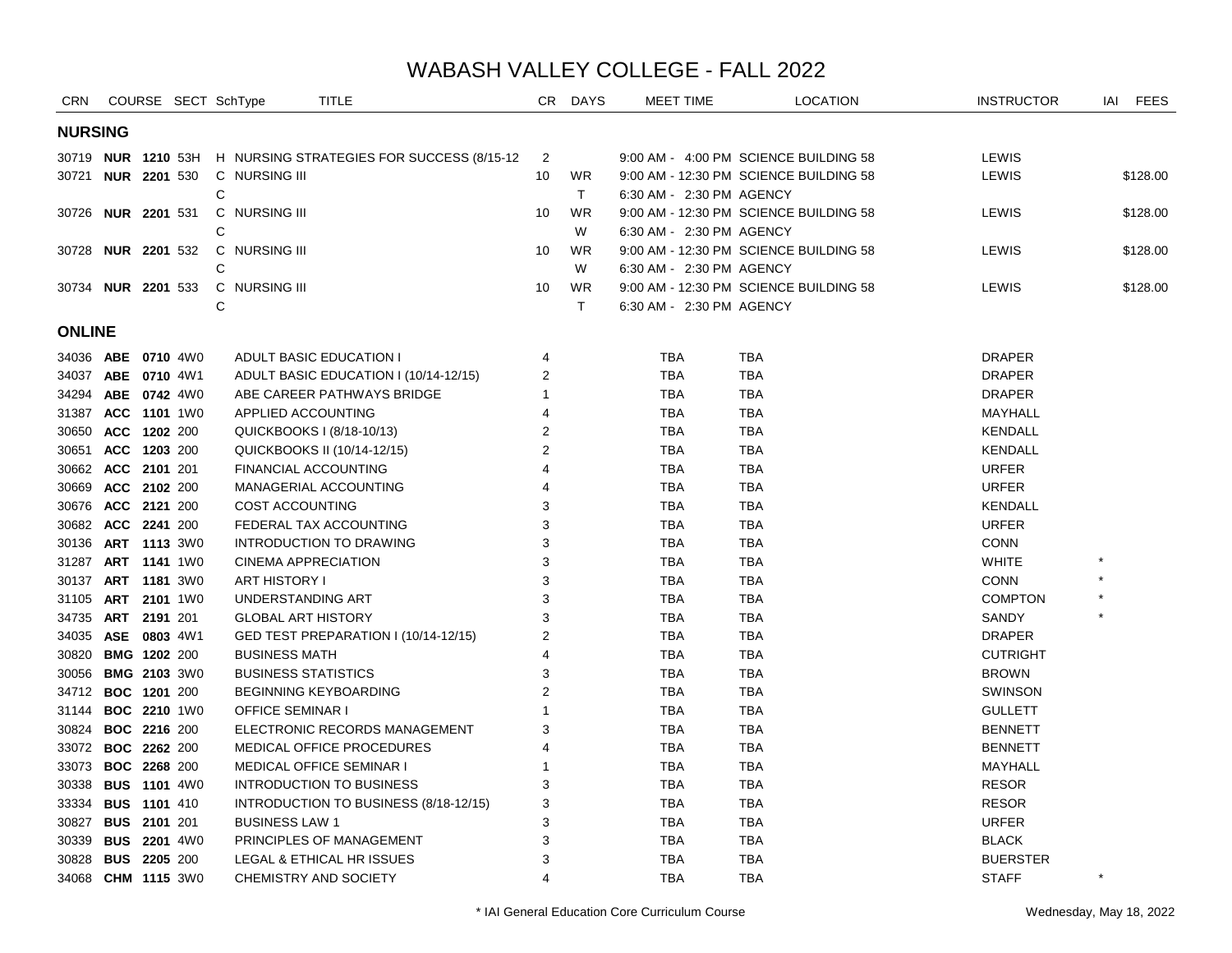| <b>CRN</b>    |                    |          | COURSE SECT SchType |                               | <b>TITLE</b>                                           | CR.                     | <b>DAYS</b> | MEET TIME  |            | <b>LOCATION</b>                                 | <b>INSTRUCTOR</b> | IAI     | <b>FEES</b> |
|---------------|--------------------|----------|---------------------|-------------------------------|--------------------------------------------------------|-------------------------|-------------|------------|------------|-------------------------------------------------|-------------------|---------|-------------|
| <b>ONLINE</b> |                    |          |                     |                               |                                                        |                         |             |            |            |                                                 |                   |         |             |
|               | 30065 CHM 1120 3W0 |          |                     | <b>INTRODUCTORY CHEMISTRY</b> |                                                        | 5                       |             | TBA        | <b>TBA</b> |                                                 | <b>BRUCK</b>      |         |             |
|               | 33166 CHM 1130 3W0 |          |                     | <b>GENERAL CHEMISTRY I</b>    |                                                        | 5                       |             | <b>TBA</b> | <b>TBA</b> |                                                 | <b>STAFF</b>      | $\star$ |             |
| 34730 CIS     |                    | 1104 200 |                     |                               | INTRO LEARNING SERVICES ONLINE (7/18-9/9)              | 0.5                     |             | <b>TBA</b> | <b>TBA</b> |                                                 | <b>BENNETT</b>    |         |             |
| 34731 CIS     |                    | 1104 201 |                     |                               | INTRO LEARNING SERVICES ONLINE (10/3-11/3 0.5          |                         |             | TBA        | <b>TBA</b> |                                                 | <b>BENNETT</b>    |         |             |
| 30896 CIS     |                    | 1209 200 |                     | <b>OUTLOOK</b>                |                                                        | $\overline{\mathbf{c}}$ |             | <b>TBA</b> | <b>TBA</b> |                                                 | <b>BENNETT</b>    |         |             |
| 30897 CIS     |                    | 1278 200 |                     | <b>SPREADSHEET</b>            |                                                        | 3                       |             | TBA        | <b>TBA</b> |                                                 | <b>BENNETT</b>    |         |             |
| 30898 CIS     |                    | 1286 200 |                     | <b>DATABASE</b>               |                                                        | 3                       |             | TBA        | TBA        |                                                 | <b>BENNETT</b>    |         |             |
|               | 34848 CSM          |          | <b>1201</b> 1W0     |                               | FOUNDATION OF CUSTOMER SERVICE (8/18-9/                | 2                       |             | TBA        | <b>TBA</b> |                                                 | <b>RAYCRAFT</b>   |         |             |
|               | 34849 CSM 1202 1W0 |          |                     |                               | ORG. FOR EXCEPTIONAL CUS. SVC. (9/12-10/2)             | $\mathbf{1}$            |             | <b>TBA</b> | <b>TBA</b> |                                                 | <b>RAYCRAFT</b>   |         |             |
|               | 34850 CSM 1203 1W0 |          |                     |                               | COMM. FOR EXCEPTIONAL CUS. SVC (10/3-10/               | $\mathbf{1}$            |             | TBA        | <b>TBA</b> |                                                 | <b>RAYCRAFT</b>   |         |             |
|               | 34851 CSM 1204 1W0 |          |                     |                               | EVALUATING CUST. SVC. & GROWTH (10/24-11               | $\mathbf{1}$            |             | TBA        | <b>TBA</b> |                                                 | <b>STAPLES</b>    |         |             |
| 30909 DAP     |                    | 1201 202 |                     |                               | <b>BUSINESS COMPUTER SYSTEMS</b>                       | 3                       |             | <b>TBA</b> | <b>TBA</b> |                                                 | <b>BENNETT</b>    |         |             |
| 30910 DAP     |                    | 1236 200 |                     | <b>KEYBOARDING ESSENTIALS</b> |                                                        | 3                       |             | <b>TBA</b> | <b>TBA</b> |                                                 | <b>SWINSON</b>    |         |             |
| 30911         | <b>DAP</b>         | 2202 200 |                     | <b>WORD PROCESSING I</b>      |                                                        | 3                       |             | TBA        | <b>TBA</b> |                                                 | MAYHALL           |         |             |
| 30507         | ECD 1101 3W0       |          |                     |                               | INTRO TO EARLY CHILDHOOD ED                            | 3                       |             | TBA        | TBA        |                                                 | CADWALADER        |         |             |
|               | 30509 ECD 1202 3W0 |          |                     | CHILDHOOD TEACHING TECH I     |                                                        | 4                       |             | TBA        | TBA        |                                                 | WAGGONER          |         |             |
| 30511         | ECD 1203 3W0       |          |                     |                               | HEALTH AND SAFETY OF CHILDREN                          | 3                       |             | <b>TBA</b> | TBA        |                                                 | WAGGONER          |         |             |
|               | 34312 ECD 1223 3W0 |          |                     |                               | GROWTH/DEVELOPMENT OF CHILDREN                         | 3                       |             | TBA        | TBA        |                                                 | WAGGONER          |         |             |
|               | 33835 ECD 1253 3W0 |          |                     |                               | COMMON CHILDHOOD ILLNESSES                             | 1                       |             | TBA        | TBA        |                                                 | WAGGONER          |         |             |
|               | 30514 ECD 2201 3W0 |          |                     | ADM CHILDHOOD FACILITIES      |                                                        | 4                       |             | <b>TBA</b> | TBA        |                                                 | CADWALADER        |         |             |
|               | 30595 ECN 1101 3W0 |          |                     |                               | INTRODUCTION TO ECONOMICS                              | 3                       |             | <b>TBA</b> | TBA        |                                                 | <b>MCMURRAY</b>   |         |             |
|               | 34109 ECN 2101 1W0 |          |                     |                               | PRINCIPLES OF MACROECONOMICS                           | 3                       |             | <b>TBA</b> | <b>TBA</b> |                                                 | MAYHALL           |         |             |
|               | 30942 ECN 2102 201 |          |                     |                               | PRINCIPLES OF MICROECONOMICS                           | 3                       |             | <b>TBA</b> | <b>TBA</b> |                                                 | <b>KENDALL</b>    |         |             |
|               | 30943 EDU 1101 200 |          |                     | <b>CULTURAL DIVERSITY</b>     |                                                        | 3                       |             | <b>TBA</b> | <b>TBA</b> |                                                 | <b>SWINSON</b>    |         |             |
|               | 32933 EDU 1102 3W0 |          |                     |                               | <b>BASIC ACT FOR ELEM/SEC SCHOOLS</b>                  | 3                       |             | <b>TBA</b> | <b>TBA</b> |                                                 | CADWALADER        |         |             |
|               | 32965 EDU 1107 4W0 |          |                     | <b>HEALTH</b>                 |                                                        | 3                       |             | <b>TBA</b> | <b>TBA</b> |                                                 | <b>FIEBER</b>     |         |             |
|               | 34246 EDU 1107 410 |          |                     | HEALTH (8/18-12/15)           |                                                        | 3                       |             | <b>TBA</b> | <b>TBA</b> |                                                 | <b>FIEBER</b>     |         |             |
|               | 33922 EDU 1116 200 |          |                     | INTRODUCTION TO TEACHING      |                                                        | 3                       |             | <b>TBA</b> | <b>TBA</b> |                                                 | <b>WILLIAMS</b>   |         |             |
| 31343         | EDU 1198 208       |          |                     | PATHWAYS TO SUCCESS           |                                                        | 2                       |             | <b>TBA</b> | <b>TBA</b> |                                                 | <b>BIGARD</b>     |         |             |
| 31720         | EDU 1198 1W0       |          |                     |                               | PATHWAYS TO SUCCESS (8/18-10/13)                       | 1                       |             | <b>TBA</b> | <b>TBA</b> |                                                 | <b>BROWNING</b>   |         |             |
|               | 33102 EDU 1198 3W0 |          |                     | PATHWAYS TO SUCCESS           |                                                        | $\overline{2}$          |             | <b>TBA</b> | <b>TBA</b> |                                                 | <b>DUNKEL</b>     |         |             |
| 34791         |                    |          |                     |                               | <b>EDU 1198 1H1 H PATHWAYS TO SUCCESS (8/18-10/13)</b> | $\mathbf{1}$            | <b>MW</b>   |            |            | 1:00 PM - 1:50 PM STUDENT UNION/LRC/THEATER 223 | <b>BROWNING</b>   |         |             |
| 34817         | EDU 1600 4W0       |          |                     |                               | BASIC PEDAGOGICAL PRACTICES (8/25-10/20)               | $\mathbf{1}$            |             | <b>TBA</b> | <b>TBA</b> |                                                 | AMBROSE           |         |             |
| 34818 EDU     |                    |          | 1600 4W1            |                               | BASIC PEDAGOGICAL PRACTICES (10/19-12/14)              | $\mathbf{1}$            |             | TBA        | <b>TBA</b> |                                                 | AMBROSE           |         |             |
|               | 34819 EDU          |          | <b>1605 4W0</b>     |                               | ADVANCED PEDAGOGICAL PRACTICES (8/25-1                 | $\mathbf{1}$            |             | TBA        | <b>TBA</b> |                                                 | AMBROSE           |         |             |
|               | 34820 EDU 1605 4W1 |          |                     |                               | ADVANCED PEDAGOGICAL PRACTICES (10/19-                 | $\mathbf{1}$            |             | TBA        | <b>TBA</b> |                                                 | AMBROSE           |         |             |
|               | 30946 EDU 2150 200 |          |                     | THE WHOLE CHILD               |                                                        | 3                       |             | TBA        | TBA        |                                                 | <b>WILLIAMS</b>   |         |             |
|               | 30913 ENG 1101 200 |          |                     |                               | INTRODUCTION TO COMPOSITION (10/14-12/15)              | 3                       |             | TBA        | TBA        |                                                 | <b>PAYNE</b>      |         |             |
|               | 30242 ENG 1111 3W0 |          |                     | <b>COMPOSITION I</b>          |                                                        | 3                       |             | TBA        | TBA        |                                                 | <b>SHANER</b>     |         |             |
|               | 30259 ENG 1111 3W1 |          |                     | <b>COMPOSITION I</b>          |                                                        | 3                       |             | <b>TBA</b> | <b>TBA</b> |                                                 | ZIMMERMAN         | $\star$ |             |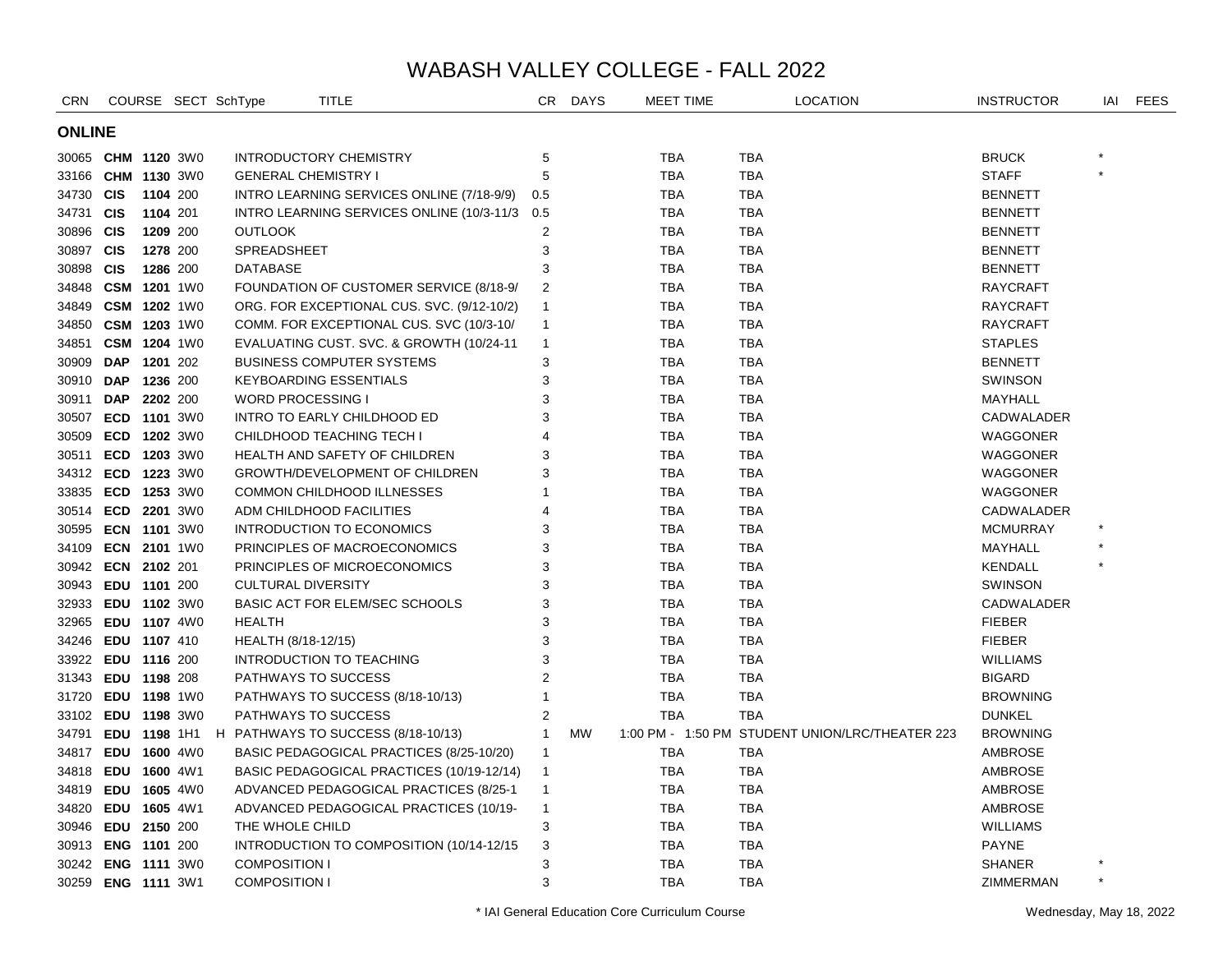| <b>CRN</b>         |                    |          |          | COURSE SECT SchType | <b>TITLE</b>                                          | CR             | <b>DAYS</b> | MEET TIME  |            | <b>LOCATION</b> | <b>INSTRUCTOR</b> | IAI     | <b>FEES</b> |
|--------------------|--------------------|----------|----------|---------------------|-------------------------------------------------------|----------------|-------------|------------|------------|-----------------|-------------------|---------|-------------|
| <b>ONLINE</b>      |                    |          |          |                     |                                                       |                |             |            |            |                 |                   |         |             |
|                    | 34192 ENG 1111 3W2 |          |          |                     | <b>COMPOSITION I</b>                                  | 3              |             | <b>TBA</b> | <b>TBA</b> |                 | <b>SHANER</b>     |         |             |
|                    | 31288 ENG 1121 1W0 |          |          |                     | <b>COMPOSITION &amp; ANALYSIS</b>                     | 3              |             | <b>TBA</b> | <b>TBA</b> |                 | <b>WHITE</b>      |         |             |
|                    | 33590 ENG 1121 1W2 |          |          |                     | <b>COMPOSITION &amp; ANALYSIS</b>                     | 3              |             | <b>TBA</b> | <b>TBA</b> |                 | <b>POORMAN</b>    |         |             |
|                    | 34303 ENG 1121 112 |          |          |                     | COMPOSITION & ANALYSIS (8/18-12/15)                   | 3              |             | <b>TBA</b> | <b>TBA</b> |                 | <b>POORMAN</b>    |         |             |
|                    | 30973 ENG 1201 201 |          |          |                     | <b>COMMUNICATIONS</b>                                 | 3              |             | <b>TBA</b> | <b>TBA</b> |                 | <b>MULVEY</b>     |         |             |
|                    | 30829 ENG 1212 200 |          |          |                     | <b>TECHNICAL WRITING</b>                              | 3              |             | <b>TBA</b> | <b>TBA</b> |                 | <b>KENDALL</b>    |         |             |
|                    | 34843 EVE 1201 1W0 |          |          |                     | FOUNDATIONS OF EVENTS (8/18-9/11)                     | 1              |             | <b>TBA</b> | <b>TBA</b> |                 | <b>STAPLES</b>    |         |             |
|                    | 34844 EVE 1202 1W0 |          |          |                     | STRATEGIC PLANNING OF EVENTS (9/12-10/2)              | $\mathbf{1}$   |             | <b>TBA</b> | <b>TBA</b> |                 | <b>STAPLES</b>    |         |             |
| 34845 EVE 1203 1W0 |                    |          |          |                     | MANAGING EVENT RESOURCES (10/3-10/23)                 | $\mathbf{1}$   |             | <b>TBA</b> | <b>TBA</b> |                 | <b>STAPLES</b>    |         |             |
|                    | 34846 EVE 1204 1W0 |          |          |                     | RISK MANAGEMENT AND EVENTS (10/24-11/13)              | $\mathbf{1}$   |             | <b>TBA</b> | <b>TBA</b> |                 | <b>STAPLES</b>    |         |             |
|                    | 34847 EVE 1205 1W0 |          |          |                     | EVENT EVALUATION (11/14-12/4)                         | $\mathbf{1}$   |             | TBA        | TBA        |                 | <b>STAPLES</b>    |         |             |
|                    | 32993 GEG 1103 1W0 |          |          |                     | INTRODUCTORY METEOROLOGY                              | 3              |             | <b>TBA</b> | TBA        |                 | <b>MATTHEWS</b>   |         |             |
| 30496 GEG 1104 1W0 |                    |          |          |                     | INTRODUCTORY METEOROLOGY LAB                          | 1              |             | <b>TBA</b> | <b>TBA</b> |                 | <b>MATTHEWS</b>   | $\star$ |             |
|                    | 34725 GEG 1105 1W0 |          |          |                     | <b>INTRO TO HUMAN GEOGRAPHY</b>                       | 3              |             | <b>TBA</b> | TBA        |                 | <b>BOYCE</b>      |         |             |
|                    | 30567 GEL 1110 3W0 |          |          |                     | GENERAL GEOLOGY (8/18-12/9)                           | 3              |             | TBA        | TBA        |                 | <b>HNETKOVSKY</b> |         |             |
|                    |                    |          |          |                     | 34790 GEN 2197 1W0 H LIFE AFTER COLLEGE (10/14-12/15) | 2              |             | TBA        | TBA        |                 | <b>BROWNING</b>   |         |             |
| 30831 GEN 2297 200 |                    |          |          |                     | <b>EMPLOYMENT SKILLS</b>                              | 3              |             | <b>TBA</b> | TBA        |                 | <b>KENDALL</b>    |         |             |
|                    | 30832 GEN 2297 201 |          |          |                     | <b>EMPLOYMENT SKILLS</b>                              | $\overline{2}$ |             | TBA        | TBA        |                 | <b>KENDALL</b>    |         |             |
|                    | 33113 HEA 1209 1W0 |          |          |                     | HIPAA FOR ALLIED HEALTH                               | 1              |             | TBA        | TBA        |                 | <b>GULLETT</b>    |         |             |
|                    | 30855 HEA 1225 201 |          |          |                     | INTRO TO MEDICAL TERMINOLOGY                          | 3              |             | <b>TBA</b> | <b>TBA</b> |                 | MAYHALL           |         |             |
| 34711 HEA 1230 3W0 |                    |          |          |                     | SPORT INJURY PREVENTION/CARE                          | 3              |             | <b>TBA</b> | <b>TBA</b> |                 | GILL              |         |             |
| 31508 HEA 2210 200 |                    |          |          |                     | <b>HEALTHCARE STATISTICS</b>                          | 4              |             | <b>TBA</b> | <b>TBA</b> |                 | MAYHALL           |         |             |
|                    | 30857 HEA 2215 200 |          |          |                     | ELECTRONIC MED RECORDS MGMT                           | 3              |             | <b>TBA</b> | <b>TBA</b> |                 | <b>BENNETT</b>    |         |             |
| 31509 HEA 2216 200 |                    |          |          |                     | LEGAL ASPECTS OF HEALTH INFO                          | 3              |             | <b>TBA</b> | <b>TBA</b> |                 | LAMBIRD           |         |             |
| 31510 HEA 2217 200 |                    |          |          |                     | DATA MGMT & GOVERNANCE                                | 3              |             | TBA        | <b>TBA</b> |                 | LAMBIRD           |         |             |
| 31511 HEA 2218 200 |                    |          |          |                     | <b>HEALTHCARE LEADERSHIP &amp; MGMT</b>               | 3              |             | <b>TBA</b> | <b>TBA</b> |                 | <b>BENNETT</b>    |         |             |
|                    | 30859 HEA 2264 201 |          |          |                     | <b>MEDICAL INSURANCE &amp; CODING I</b>               | 3              |             | <b>TBA</b> | <b>TBA</b> |                 | <b>GULLETT</b>    |         |             |
| 31150 HEA 2267 1W0 |                    |          |          |                     | INTRO TO ICD-10-CM                                    | $\overline{4}$ |             | <b>TBA</b> | <b>TBA</b> |                 | <b>GULLETT</b>    |         |             |
| 31155 HEA 2268 1W0 |                    |          |          |                     | ICD-10-CM/MEDICAL OFFICE                              |                |             | <b>TBA</b> | <b>TBA</b> |                 | <b>GULLETT</b>    |         |             |
| 31158 HEA 2270 1W0 |                    |          |          |                     | APPLIED LEGAL CONCEPTS/MEDICAL                        | 3              |             | <b>TBA</b> | <b>TBA</b> |                 | <b>GULLETT</b>    |         |             |
| 33188 HEA 2271 1W0 |                    |          |          |                     | MEDICAL FUNDING APPLICATIONS                          | 3              |             | <b>TBA</b> | <b>TBA</b> |                 | <b>GULLETT</b>    |         |             |
| 32966 HEC 1101 4W0 |                    |          |          | <b>NUTRITION</b>    |                                                       | 3              |             | <b>TBA</b> | <b>TBA</b> |                 | <b>FIEBER</b>     |         |             |
| 33429 HEC 1101 410 |                    |          |          |                     | NUTRITION (8/18-12/15)                                | 3              |             | <b>TBA</b> | <b>TBA</b> |                 | <b>FIEBER</b>     |         |             |
| 31482 HIM          |                    |          | 1201 1W0 |                     | <b>INTRODUCTION TO HIM</b>                            | 3              |             | <b>TBA</b> | TBA        |                 | <b>GULLETT</b>    |         |             |
| 31174 <b>HIM</b>   |                    |          | 1207 1W0 |                     | CEMRS MEDICAL TERMINOLOGY                             | 3              |             | <b>TBA</b> | TBA        |                 | GULLETT           |         |             |
| 30982 HIS          |                    |          | 1104 200 |                     | <b>HISTORY OF EASTERN CIVIL I</b>                     | $\overline{4}$ |             | <b>TBA</b> | TBA        |                 | <b>DENTON</b>     |         |             |
| 32967 HIS          |                    |          | 1111 4W0 |                     | WESTERN CIV BEFORE 1600 AD                            | 3              |             | <b>TBA</b> | TBA        |                 | <b>BLACK</b>      |         |             |
| 30597 HIS          |                    |          | 1120 3W0 |                     | WORLD HISTORY TO 1500                                 | 3              |             | <b>TBA</b> | <b>TBA</b> |                 | <b>MCMURRAY</b>   |         |             |
| 30598 HIS          |                    |          | 1121 3W0 |                     | <b>WORLD HISTORY SINCE 1500</b>                       | 3              |             | <b>TBA</b> | <b>TBA</b> |                 | MCMURRAY          |         |             |
| 30986 HIS          |                    | 2101 201 |          |                     | U.S. HISTORY TO 1877                                  | 3              |             | <b>TBA</b> | <b>TBA</b> |                 | <b>DENTON</b>     | $\star$ |             |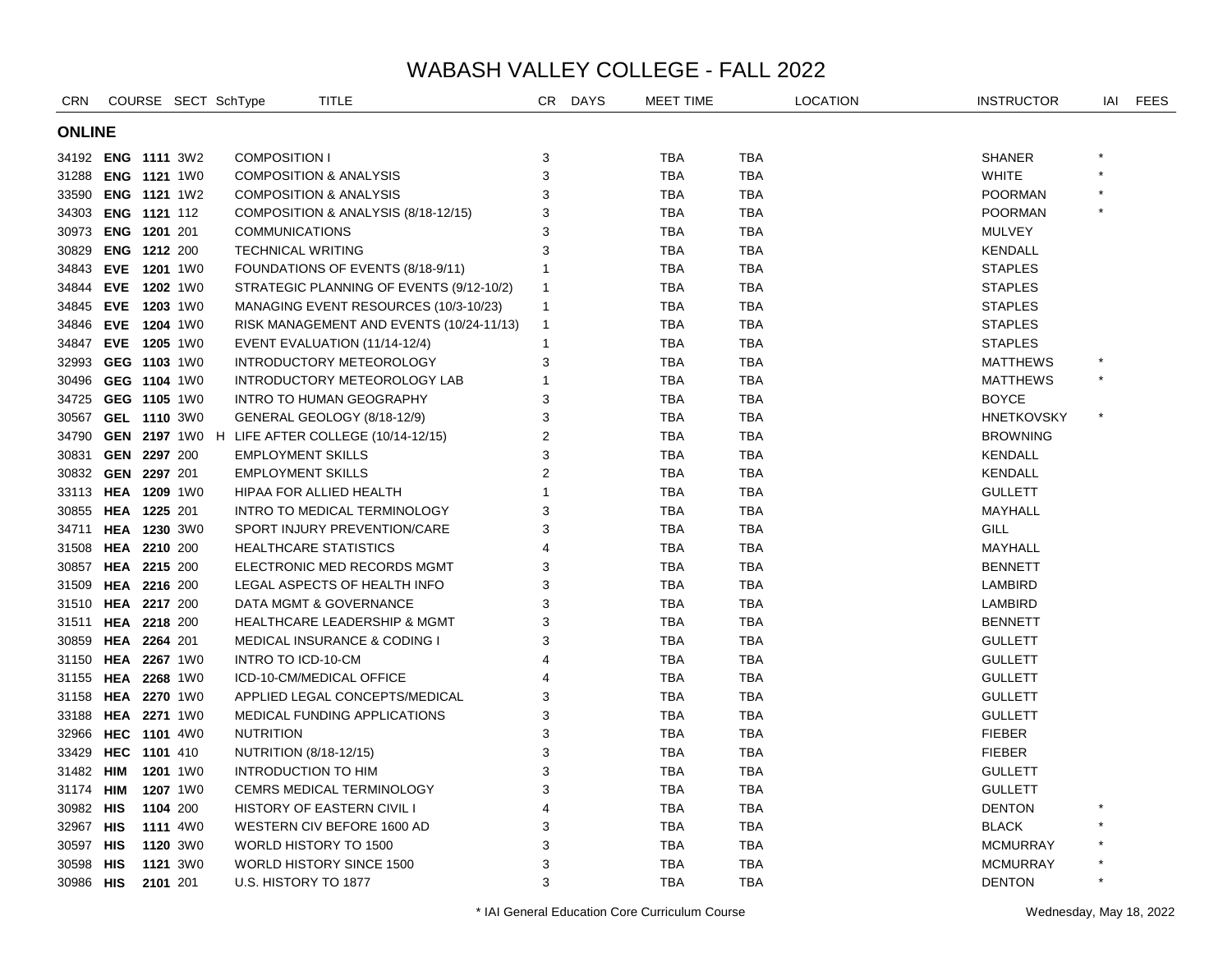| <b>CRN</b>         |                     |          |                 | COURSE SECT SchType      | TITLE                                      | CR             | <b>DAYS</b> | MEET TIME  |            | <b>LOCATION</b> | <b>INSTRUCTOR</b> | IAI     | <b>FEES</b> |
|--------------------|---------------------|----------|-----------------|--------------------------|--------------------------------------------|----------------|-------------|------------|------------|-----------------|-------------------|---------|-------------|
| <b>ONLINE</b>      |                     |          |                 |                          |                                            |                |             |            |            |                 |                   |         |             |
| 30987 HIS          |                     |          | 2102 200        |                          | U.S. HISTORY SINCE 1877                    | 3              |             | TBA        | <b>TBA</b> |                 | <b>DENTON</b>     |         |             |
| 30988 HIS          |                     |          | 2103 200        | <b>ILLINOIS HISTORY</b>  |                                            | 3              |             | <b>TBA</b> | <b>TBA</b> |                 | <b>DENTON</b>     |         |             |
| 30594 HIS          |                     |          | 2124 3W0        |                          | <b>CONTEMP HISTORY:U.S SINCE 1945</b>      | 3              |             | <b>TBA</b> | TBA        |                 | <b>MCMURRAY</b>   |         |             |
|                    | 33772 HUM 2161 1W0  |          |                 |                          | FORGING THE AMERICAN CHARACTER             | 3              |             | <b>TBA</b> | <b>TBA</b> |                 | <b>BOYCE</b>      | $\star$ |             |
| 30991              | <b>INM</b>          | 1206 200 |                 |                          | INTRO TO INDUSTRIAL MAINT TECH (8/18-10/13 | $\overline{2}$ |             | <b>TBA</b> | <b>TBA</b> |                 | <b>MARSHALL</b>   |         |             |
| 30992 INM          |                     |          | 1210 200        |                          | <b>BLUEPRINTS AND SCHEMATICS</b>           | 3              |             | <b>TBA</b> | <b>TBA</b> |                 | <b>MARSHALL</b>   |         |             |
| 30999 INM          |                     |          | 2210 200        |                          | OCCUPATIONAL SAFETY (OSHA) (10/14-12/15)   | $\overline{2}$ |             | <b>TBA</b> | TBA        |                 | <b>MARSHALL</b>   |         |             |
| 33328              | <b>INM</b>          |          | 2228 200        |                          | LEAN MANUFACTURING                         | 3              |             | <b>TBA</b> | <b>TBA</b> |                 | MARSHALL          |         |             |
| 33059 IST          |                     |          | 2203 200        |                          | <b>CYBERSECURITY ESSENTIALS</b>            | 3              |             | <b>TBA</b> | TBA        |                 | <b>WHITE</b>      |         |             |
| 33900 IST          |                     |          | 2280 200        |                          | NETWORK SECURITY                           | 3              |             | <b>TBA</b> | TBA        |                 | <b>WHITE</b>      |         |             |
| 34827              | JLM                 |          | <b>1111</b> 4W0 |                          | SURVEY OF MASS MEDIA                       | 3              |             | <b>TBA</b> | <b>TBA</b> |                 | <b>BLACK</b>      |         |             |
| 30077              | <b>LET</b>          |          | 2111 3W0        | <b>CREATIVE WRITING</b>  |                                            | 3              |             | <b>TBA</b> | <b>TBA</b> |                 | <b>STAFF</b>      |         |             |
| 34552 LIT          |                     |          | 2101 1W0        |                          | INTRODUCTION TO LITERATURE (10/14-12/15)   | 3              |             | <b>TBA</b> | <b>TBA</b> |                 | <b>POORMAN</b>    |         |             |
| 34826 LIT          |                     |          | 2132 4W0        |                          | <b>WORLD LITERATURE SINCE 1620</b>         | 3              |             | <b>TBA</b> | <b>TBA</b> |                 | WELLEN            |         |             |
| 31052 LIT          |                     |          | 2135 200        |                          | <b>WOMEN IN LITERATURE</b>                 | 3              |             | <b>TBA</b> | <b>TBA</b> |                 | <b>PAYNE</b>      |         |             |
| 33871              | <b>LIT</b>          |          |                 |                          | 2145 1W0 H CHILDREN'S LITERATURE           | 3              |             | <b>TBA</b> | <b>TBA</b> |                 | <b>YORK</b>       |         |             |
| 31481              | <b>LIT</b>          |          | 2181 1W0        |                          | MYTHOLOGY (10/14-12/15)                    | 3              |             | <b>TBA</b> | <b>TBA</b> |                 | <b>YORK</b>       |         |             |
| 32961              | LIT.                |          | 2191 1W0        |                          | INTRO TO AMERICAN FOLKLORE                 | 3              |             | <b>TBA</b> | <b>TBA</b> |                 | <b>POORMAN</b>    |         |             |
|                    | 30343 LSC 1101 4W0  |          |                 | <b>GENERAL BIOLOGY I</b> |                                            | 4              |             | <b>TBA</b> | <b>TBA</b> |                 | <b>HNETKOVSKY</b> |         |             |
|                    | 30638 LSC 1103 3W0  |          |                 | <b>GENERAL BOTANY</b>    |                                            |                |             | <b>TBA</b> | <b>TBA</b> |                 | <b>ROBB</b>       |         |             |
| 31025 LSC 1105 200 |                     |          |                 |                          | ENVIRONMENTAL BIOLOGY                      |                |             | <b>TBA</b> | <b>TBA</b> |                 | <b>BERGBOWER</b>  |         |             |
|                    | 30639 LSC 1106 3W0  |          |                 |                          | <b>INTRODUCTION TO BIOLOGY</b>             | 4              |             | <b>TBA</b> | <b>TBA</b> |                 | <b>ROBB</b>       |         |             |
|                    | 30344 LSC 2110 4W0  |          |                 |                          | <b>GENERAL MICROBIOLOGY</b>                | 4              |             | <b>TBA</b> | <b>TBA</b> |                 | <b>HNETKOVSKY</b> |         |             |
| 30345 LSC 2111 4W0 |                     |          |                 |                          | HUMAN ANATOMY & PHYSIOLOGY I               |                |             | <b>TBA</b> | <b>TBA</b> |                 | <b>HNETKOVSKY</b> |         |             |
|                    | 30346 LSC 2112 4W0  |          |                 |                          | HUMAN ANATOMY & PHYSIOLOGY II              | 4              |             | <b>TBA</b> | TBA        |                 | <b>HNETKOVSKY</b> |         |             |
|                    | 34804 LSC 2114 1W0  |          |                 |                          | INTRO TO HUMAN PATHOPHYSIOLOGY             | 3              |             | <b>TBA</b> | <b>TBA</b> |                 | <b>ROY</b>        |         |             |
|                    | 30860 LSC 2264 200  |          |                 |                          | ANATOMY FOR HEALTHCARE                     | 3              |             | <b>TBA</b> | TBA        |                 | <b>MATHEWS</b>    |         |             |
| 32413 LSC 2265 1W0 |                     |          |                 |                          | <b>MEDICAL ASSISTING ANATOMY</b>           | 3              |             | <b>TBA</b> | <b>TBA</b> |                 | <b>GULLETT</b>    |         |             |
| 31335 MAC 2203 1W0 |                     |          |                 |                          | <b>MANUFACTURING PROCESSES</b>             | $\overline{4}$ |             | <b>TBA</b> | <b>TBA</b> |                 | <b>LINDLEY</b>    |         |             |
| 30539              | MAN 2202 3W0        |          |                 | <b>LEADERSHIP</b>        |                                            | 3              |             | <b>TBA</b> | <b>TBA</b> |                 | CARTER            |         |             |
| 30862              | MED 2204 200        |          |                 |                          | INTRO TO HEALTH INFORMATION                | 4              |             | <b>TBA</b> | <b>TBA</b> |                 | LAMBIRD           |         |             |
| 30057              | MTH 1102 3W0        |          |                 | <b>COLLEGE ALGEBRA</b>   |                                            | 4              |             | <b>TBA</b> | <b>TBA</b> |                 | <b>BROWN</b>      |         |             |
| 30058              | <b>MTH 1103 3W0</b> |          |                 | LIBERAL ARTS MATH        |                                            | 3              |             | <b>TBA</b> | <b>TBA</b> |                 | <b>BROWN</b>      |         |             |
| 30059              | <b>MTH 1104 3W0</b> |          |                 |                          | <b>QUANTITATIVE REASONING</b>              | 3              |             | <b>TBA</b> | <b>TBA</b> |                 | <b>BROWN</b>      | $\star$ |             |
| 30060              | <b>MTH 1105 3W0</b> |          |                 | <b>TRIGONOMETRY</b>      |                                            | 3              |             | <b>TBA</b> | <b>TBA</b> |                 | <b>BROWN</b>      |         |             |
| 31431              | MTH 1121 1W0        |          |                 |                          | <b>MATHEMATICS FOR ELE. MAJORS</b>         | 4              |             | <b>TBA</b> | <b>TBA</b> |                 | <b>SCHUCKER</b>   |         |             |
| 34270              | MTH 1121 110        |          |                 |                          | MATHEMATICS FOR ELE. MAJORS (8/18-12/15)   | 4              |             | <b>TBA</b> | <b>TBA</b> |                 | <b>SCHUCKER</b>   |         |             |
| 34831              | MTH 1122 1W0        |          |                 |                          | <b>GEOMETRY FOR ELEMENTARY MAJORS</b>      | 3              |             | <b>TBA</b> | TBA        |                 | <b>SCHUCKER</b>   |         |             |
| 30061              | MTH 1131 3W0        |          |                 |                          | <b>INTRODUCTION TO STATISTICS</b>          | 3              |             | <b>TBA</b> | TBA        |                 | <b>BROWN</b>      |         |             |
| 33051              | <b>MTH 1152 200</b> |          |                 | <b>APPLIED CALCULUS</b>  |                                            | $\overline{4}$ |             | <b>TBA</b> | <b>TBA</b> |                 | <b>BOHNHOFF</b>   | $\star$ |             |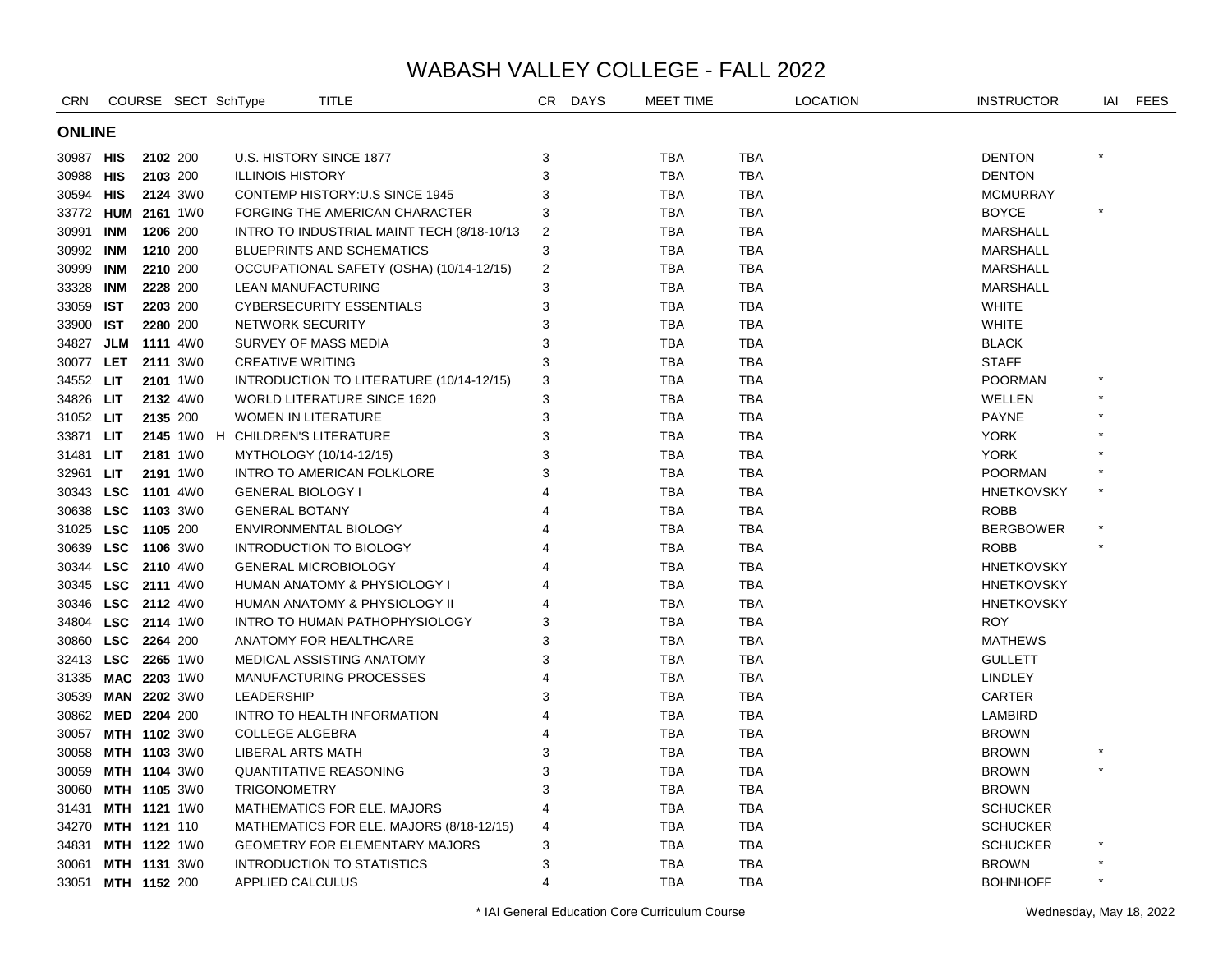| <b>CRN</b>    |                       | COURSE SECT SchType |                                            | <b>TITLE</b>                              | CR.                   | <b>DAYS</b> | MEET TIME  |            | <b>LOCATION</b> | <b>INSTRUCTOR</b>  | IAI     | <b>FEES</b> |
|---------------|-----------------------|---------------------|--------------------------------------------|-------------------------------------------|-----------------------|-------------|------------|------------|-----------------|--------------------|---------|-------------|
| <b>ONLINE</b> |                       |                     |                                            |                                           |                       |             |            |            |                 |                    |         |             |
|               | 31075 MTH 1153 201    |                     | <b>STATISTICS</b>                          |                                           | 3                     |             | <b>TBA</b> | <b>TBA</b> |                 | <b>CUTRIGHT</b>    |         |             |
| 30062         | <b>MTH 1171 3W0</b>   |                     |                                            | CALC. & ANALYTIC GEOMETRY I               | 5                     |             | <b>TBA</b> | TBA        |                 | <b>BROWN</b>       | $\star$ |             |
| 32857         | <b>MTH 1172 3W0</b>   |                     |                                            | CALC. & ANALYTIC GEOMETRY II              | 5                     |             | <b>TBA</b> | TBA        |                 | <b>BROWN</b>       |         |             |
| 31446         | MTH 1201 1W0          |                     |                                            | TECHNICAL MATHEMATICS                     | 3                     |             | <b>TBA</b> | TBA        |                 | <b>MATTHEWS</b>    |         |             |
| 31448         | MTH 1203 1W0          |                     |                                            | MEDICAL ASSISTING MATH                    | $\overline{2}$        |             | <b>TBA</b> | TBA        |                 | <b>GULLETT</b>     |         |             |
| 30064         | MTH 2173 3W0          |                     |                                            | CALC. & ANALYTIC GEOMETRY III             | $\boldsymbol{\Delta}$ |             | <b>TBA</b> | TBA        |                 | <b>BROWN</b>       |         |             |
| 31193         | MUS 1101 202          |                     | MUSIC APPRECIATION                         |                                           | 3                     |             | <b>TBA</b> | <b>TBA</b> |                 | <b>PITTMAN</b>     |         |             |
| 31069         | MUS 1102 1W0          |                     |                                            | <b>HISTORY OF AMERICAN MUSIC</b>          | 3                     |             | <b>TBA</b> | <b>TBA</b> |                 | <b>PATILLA</b>     |         |             |
| 30250         | <b>MUS 1103 3W0</b>   |                     |                                            | MUSIC IN MULTICULTURAL AMERICA            | 3                     |             | <b>TBA</b> | <b>TBA</b> |                 | <b>STROUGHMATT</b> |         |             |
| 31296         | PEG 1137 200          |                     |                                            | FIRST AID & SAFETY EDUCATION              | 3                     |             | <b>TBA</b> | <b>TBA</b> |                 | <b>BARBEE</b>      |         |             |
| 30452         | <b>PHI</b>            | 2101 1W0            |                                            | INTRODUCTION TO ETHICS                    | 3                     |             | <b>TBA</b> | TBA        |                 | <b>BOYCE</b>       |         |             |
| 31265         | PHI                   | 2141 1W0            | ETHICS IN MED. COMM.                       |                                           | 3                     |             | <b>TBA</b> | TBA        |                 | <b>ROY</b>         |         |             |
|               | 34852 PHL 1201 1W0    |                     |                                            | FOUNDATIONS OF PHILANTHROPY (9/12-10/2)   | 1                     |             | <b>TBA</b> | TBA        |                 | <b>RAYCRAFT</b>    |         |             |
|               | 34853 PHL 1202 1W0    |                     |                                            | FUNDRAISING FUNDAMENTALS (10/3-10/23)     | 2                     |             | TBA        | TBA        |                 | <b>RAYCRAFT</b>    |         |             |
| 34854         | <b>PHL 1203 1W0</b>   |                     |                                            | GRANT WRITING BASICS (10/24-11/13)        | 1                     |             | <b>TBA</b> | TBA        |                 | <b>RAYCRAFT</b>    |         |             |
| 33209         | <b>PHM 1201</b> 1W0 L |                     |                                            | ORIENTATION TO PHARMACY TECH              | $\overline{2}$        |             | <b>TBA</b> | <b>TBA</b> |                 | <b>POTTS</b>       |         | \$20.00     |
|               |                       |                     | 33210 PHM 1202 1W0 L PHARMACOLOGY          |                                           | 2                     |             | <b>TBA</b> | <b>TBA</b> |                 | <b>POTTS</b>       |         |             |
| 33211         |                       |                     |                                            | PHM 1203 1W0 L PHARMACY CALCULATIONS      | $\overline{2}$        |             | <b>TBA</b> | <b>TBA</b> |                 | <b>POTTS</b>       |         |             |
| 33212         |                       |                     |                                            | <b>PHM 1204 1W0 H PHARMACY OPERATIONS</b> | $\overline{2}$        |             | <b>TBA</b> | <b>TBA</b> |                 | <b>POTTS</b>       |         | \$40.00     |
| 34120         |                       |                     | <b>PHM 2202 1WO L CERTIFICATION REVIEW</b> |                                           | 2                     |             | <b>TBA</b> | <b>TBA</b> |                 | <b>POTTS</b>       |         |             |
| 32964         | PHY 1110 1W0          |                     | SURVEY OF PHYSICS                          |                                           | $\overline{4}$        |             | <b>TBA</b> | <b>TBA</b> |                 | <b>LOGSDON</b>     |         |             |
| 30576         | <b>PHY 1120 3W0</b>   |                     | PHYSICS I                                  |                                           | 5                     |             | <b>TBA</b> | TBA        |                 | <b>KING</b>        |         |             |
| 30581         | PHY 2110 3W0          |                     | <b>GENERAL PHYSICS I</b>                   |                                           | 5                     |             | <b>TBA</b> | TBA        |                 | <b>KING</b>        |         |             |
| 30599         | <b>PLS</b> 1101 3W0   |                     |                                            | INTRO TO POLITICAL SCIENCE                | 3                     |             | <b>TBA</b> | TBA        |                 | <b>MCMURRAY</b>    |         |             |
| 31127         | <b>PLS</b> 2101 200   |                     |                                            | GOVERNMENT OF THE U.S.                    | 3                     |             | <b>TBA</b> | TBA        |                 | <b>DENTON</b>      |         |             |
| 32421         | PLS 2101 201          |                     |                                            | GOVERNMENT OF THE U.S. (10/14-12/15)      | 3                     |             | <b>TBA</b> | <b>TBA</b> |                 | <b>DENTON</b>      |         |             |
| 34838         | PLS 2105 4W0          |                     |                                            | POLITICAL ASSASSINATIONS                  | 3                     |             | <b>TBA</b> | <b>TBA</b> |                 | <b>BLACK</b>       |         |             |
| 30923         | PRE 0420 200          |                     |                                            | <b>INTERMEDIATE ALGEBRA</b>               | $\overline{4}$        |             | <b>TBA</b> | <b>TBA</b> |                 | <b>CUTRIGHT</b>    |         |             |
| 31135         | PSY 1101 203          |                     |                                            | <b>GENERAL PSYCHOLOGY I</b>               | 3                     |             | <b>TBA</b> | <b>TBA</b> |                 | <b>HORTIN</b>      |         |             |
| 31140         | PSY 1101 204          |                     |                                            | <b>GENERAL PSYCHOLOGY I</b>               | 3                     |             | <b>TBA</b> | TBA        |                 | <b>HORTIN</b>      |         |             |
| 33471         | PSY 1101 205          |                     |                                            | <b>GENERAL PSYCHOLOGY I</b>               | 3                     |             | <b>TBA</b> | TBA        |                 | <b>HORTIN</b>      |         |             |
| 34095         | PSY 1101 213          |                     |                                            | GENERAL PSYCHOLOGY I (8/18-12/15)         | 3                     |             | <b>TBA</b> | TBA        |                 | <b>HORTIN</b>      |         |             |
| 34859         | <b>PSY 1108 1W0</b>   |                     |                                            | PSYCHOLOGICAL ASPECTS OF AGING            | 3                     |             | <b>TBA</b> | TBA        |                 | <b>THORSEN</b>     |         |             |
| 33867         | <b>PSY 2104 1W0</b>   |                     | CHILD PSYCHOLOGY                           |                                           | 3                     |             | <b>TBA</b> | TBA        |                 | <b>THORSEN</b>     |         |             |
| 31346         | <b>PSY 2107 1W0</b>   |                     | SOCIAL PSYCHOLOGY                          |                                           | 3                     |             | <b>TBA</b> | TBA        |                 | <b>GAINES</b>      |         |             |
| 31149         | PSY 2109 202          |                     |                                            | HUMAN GROWTH AND DEVELOPMENT              | 3                     |             | <b>TBA</b> | <b>TBA</b> |                 | <b>HORTIN</b>      |         |             |
| 31271         | PSY 2109 203          |                     |                                            | HUMAN GROWTH AND DEVELOPMENT              | 3                     |             | <b>TBA</b> | <b>TBA</b> |                 | <b>HORTIN</b>      |         |             |
| 31355         | <b>PTT 1200</b> 1W0 L |                     |                                            | INTRO TO PROCESS TECHNOLOGY               | 3                     |             | <b>TBA</b> | <b>TBA</b> |                 | <b>LINDLEY</b>     |         |             |
| 31356 PTT     |                       | 2205 1W0 L          |                                            | PTECH QUALITY CONTROL                     | 3                     |             | <b>TBA</b> | <b>TBA</b> |                 | <b>LINDLEY</b>     |         |             |
|               | 32457 REM 0422 202    |                     |                                            | MATH LITERACY (10/14-12/15)               | $\overline{4}$        |             | <b>TBA</b> | <b>TBA</b> |                 | <b>BENSON</b>      |         |             |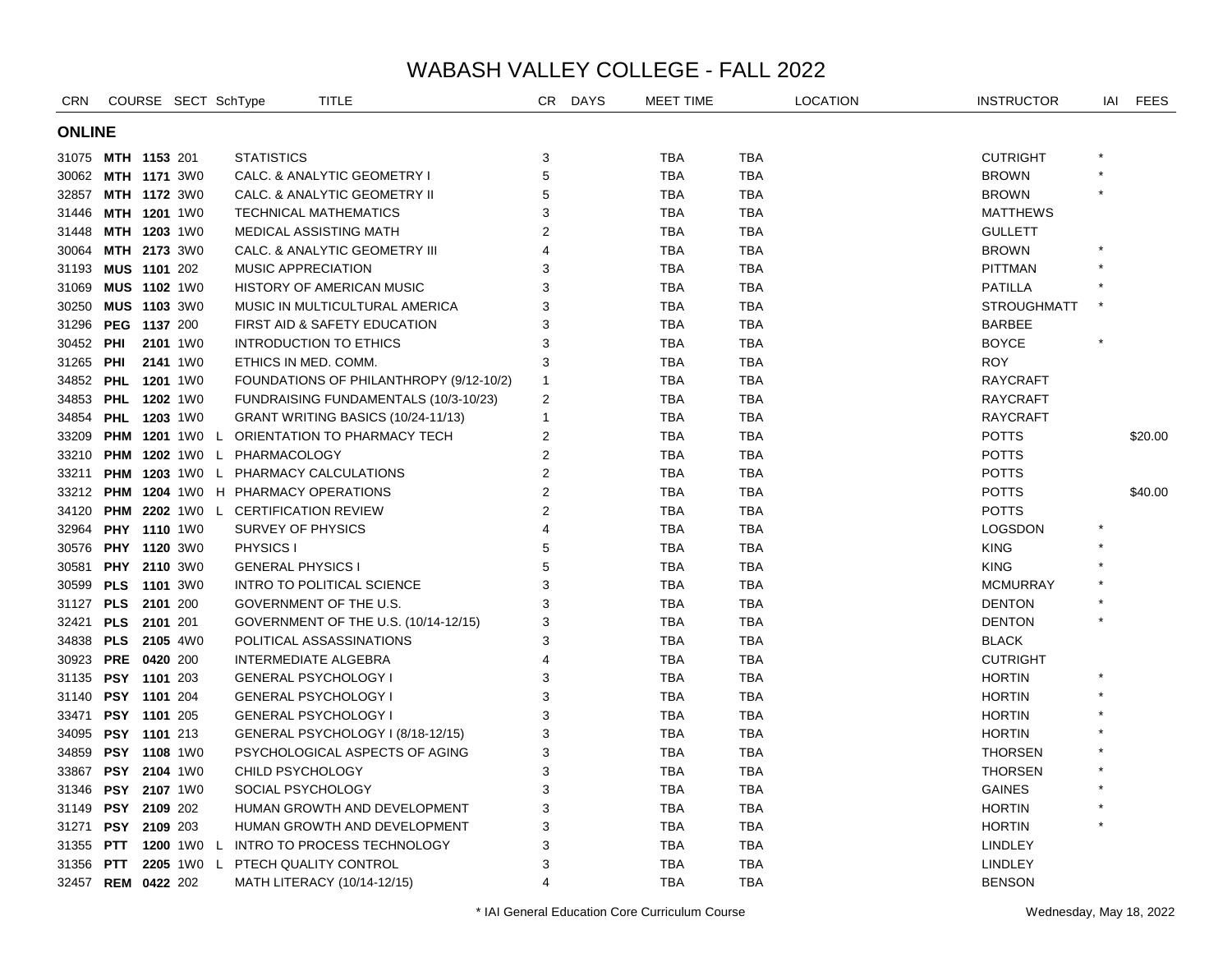| <b>CRN</b>                   |                     |                     | COURSE SECT SchType          | <b>TITLE</b>                               |                | CR DAYS    | MEET TIME               | <b>LOCATION</b>                                              | <b>INSTRUCTOR</b> | IAI | <b>FEES</b> |
|------------------------------|---------------------|---------------------|------------------------------|--------------------------------------------|----------------|------------|-------------------------|--------------------------------------------------------------|-------------------|-----|-------------|
| <b>ONLINE</b>                |                     |                     |                              |                                            |                |            |                         |                                                              |                   |     |             |
| 34723 REM 0422 201           |                     |                     | <b>MATH LITERACY</b>         |                                            |                |            | TBA                     | <b>TBA</b>                                                   | <b>BENSON</b>     |     |             |
| 31349                        | SOC 2101 1W0        |                     |                              | PRINCIPLES OF SOCIOLOGY                    | 3              |            | <b>TBA</b>              | <b>TBA</b>                                                   | <b>THORSEN</b>    |     |             |
| 31429 SOC 2102 202           |                     |                     |                              | SOCIAL PROBLEMS AND TRENDS                 | 3              |            | <b>TBA</b>              | <b>TBA</b>                                                   | <b>DENTON</b>     |     |             |
| 32420                        | SOC 2102 201        |                     |                              | SOCIAL PROBLEMS AND TRENDS (10/14-12/15)   | 3              |            | <b>TBA</b>              | <b>TBA</b>                                                   | <b>DENTON</b>     |     |             |
| 31277                        | SOC 2103 1W0        |                     | <b>MARRIAGE &amp; FAMILY</b> |                                            | 3              |            | <b>TBA</b>              | <b>TBA</b>                                                   | <b>THORSEN</b>    |     |             |
| 31351 SOC 2104 1W0           |                     |                     | <b>DEATH &amp; DYING</b>     |                                            | 3              |            | <b>TBA</b>              | <b>TBA</b>                                                   | <b>THORSEN</b>    |     |             |
| 33961 SPE 1101 3W0           |                     |                     |                              | FUND. OF EFFECTIVE SPEAKING                |                |            | <b>TBA</b>              | <b>TBA</b>                                                   | <b>MCDONALD</b>   |     |             |
| 33515 SPM 1101 4W0           |                     |                     |                              | <b>INTRO TO SPORT MANAGEMENT</b>           | 3              |            | <b>TBA</b>              | <b>TBA</b>                                                   | <b>BRENNEMAN</b>  |     |             |
| 34265 SPM 1101 410           |                     |                     |                              | INTRO TO SPORT MANAGEMENT (8/18-12/15)     | 3              |            | TBA                     | TBA                                                          | <b>BRENNEMAN</b>  |     |             |
| 33271 SPM 1111 3W0           |                     |                     |                              | SPORTS AND SOCIETY (10/14-12/15)           | 3              |            | <b>TBA</b>              | <b>TBA</b>                                                   | <b>MCMURRAY</b>   |     |             |
| 33252 SPM 2101 1W0           |                     |                     |                              | SPORT COMMUNICATION                        |                |            | <b>TBA</b>              | <b>TBA</b>                                                   | <b>BROWNING</b>   |     |             |
| 30350 SPN 1111 4W0           |                     |                     |                              | ELEMENTARY SPANISH I                       |                |            | <b>TBA</b>              | <b>TBA</b>                                                   | <b>CURRIE</b>     |     |             |
| 33425 SPN 1111 410           |                     |                     |                              | ELEMENTARY SPANISH I (8/18-12/15)          |                |            | <b>TBA</b>              | <b>TBA</b>                                                   | <b>CURRIE</b>     |     |             |
| 30351 SPN 1121 4W0           |                     |                     |                              | ELEMENTARY SPANISH II                      |                |            | <b>TBA</b>              | <b>TBA</b>                                                   | <b>CURRIE</b>     |     |             |
| 34828 SPN 2112 1W0           |                     |                     |                              | <b>INTERMEDIATE SPANISH I</b>              |                |            | TBA                     | <b>TBA</b>                                                   | <b>MINIER</b>     |     |             |
| 34829                        |                     |                     |                              | SPN 2121 1WO C INTERMEDIATE SPANISH II     |                |            | <b>TBA</b>              | <b>TBA</b>                                                   | <b>MINIER</b>     |     |             |
| 30504 TEL 1275 1W0           |                     |                     |                              | <b>ESSENTIAL COMPUTER SKILLS</b>           | $\overline{2}$ |            | <b>TBA</b>              | TBA                                                          | <b>STAFF</b>      |     |             |
|                              |                     |                     | L                            |                                            |                |            | <b>TBA</b>              | <b>TBA</b>                                                   |                   |     |             |
| <b>SCIENCE-SEE IAI NOTES</b> |                     |                     |                              |                                            |                |            |                         |                                                              |                   |     |             |
|                              |                     |                     |                              | 32983 CHM 1115 3H0 H CHEMISTRY AND SOCIETY | 4              | <b>MWF</b> |                         | 10:00 AM - 10:50 AM SCIENCE BUILDING 51                      | <b>STAFF</b>      |     |             |
| 31424                        |                     | <b>CHM 1120 3HO</b> |                              | H INTRODUCTORY CHEMISTRY                   | 5              | MWF        |                         | 8:00 AM - 8:50 AM SCIENCE BUILDING 51                        | <b>STAFF</b>      |     | \$10.00     |
|                              |                     |                     | н                            |                                            |                | T.         | 8:00 AM - 9:50 AM TBA   |                                                              |                   |     |             |
| 31425                        | CHM 1130 3H0        |                     | H GENERAL CHEMISTRY I        |                                            | 5              | <b>MWF</b> |                         | 9:00 AM - 9:50 AM SCIENCE BUILDING 51                        | <b>STAFF</b>      |     | \$10.00     |
|                              |                     |                     | н                            |                                            |                | R.         | 10:00 AM - 11:50 AM TBA |                                                              |                   |     |             |
| 30563                        | GEG 1101 3H0        |                     |                              | H INTRO TO PHYSICAL GEOGRAPHY (8/18-12/9)  | 3              | <b>MW</b>  |                         | 10:00 AM - 10:50 AM AGRICULTURE TECHNOLOGY CENTER HNETKOVSKY |                   |     |             |
| 30620                        | LSC 1101 300        |                     | C GENERAL BIOLOGY I          |                                            | 4              | <b>MWF</b> |                         | 9:00 AM - 9:50 AM SCIENCE BUILDING 48                        | <b>POSKIN</b>     |     | \$10.00     |
|                              |                     |                     | C                            |                                            |                | T.         | 8:00 AM - 9:50 AM TBA   |                                                              |                   |     |             |
| 30622                        | LSC 1101 301        |                     | C GENERAL BIOLOGY I          |                                            | 4              | <b>MWF</b> |                         | 10:00 AM - 10:50 AM SCIENCE BUILDING 48                      | <b>POSKIN</b>     |     | \$10.00     |
|                              |                     |                     | C                            |                                            |                | T.         | 10:00 AM - 11:50 AM TBA |                                                              |                   |     |             |
| 30623 LSC                    |                     | 1105 300            |                              | L ENVIRONMENTAL BIOLOGY                    | 4              | <b>MWF</b> |                         | 11:00 AM - 12:10 PM SCIENCE BUILDING 48                      | <b>POSKIN</b>     |     |             |
| 30544                        | <b>LSC</b>          | 2110 300            |                              | C GENERAL MICROBIOLOGY                     | 4              | MWF        |                         | 11:00 AM - 11:50 AM SCIENCE BUILDING 49                      | <b>GILL</b>       |     | \$10.00     |
|                              |                     |                     | C                            |                                            |                | T.         | 10:00 AM - 11:50 AM TBA |                                                              |                   |     |             |
| 30540                        | <b>LSC</b> 2111 300 |                     |                              | C HUMAN ANATOMY & PHYSIOLOGY I             | 4              | <b>MWF</b> |                         | 8:00 AM - 8:50 AM SCIENCE BUILDING 49                        | GILL              |     | \$10.00     |
|                              |                     |                     | C                            |                                            |                | R.         | 8:00 AM - 9:50 AM TBA   |                                                              |                   |     |             |
| 30541                        | <b>LSC</b> 2111 301 |                     |                              | C HUMAN ANATOMY & PHYSIOLOGY I             | 4              | <b>MWF</b> |                         | 9:00 AM - 9:50 AM SCIENCE BUILDING 49                        | GILL              |     | \$10.00     |
|                              |                     |                     | Ċ                            |                                            |                | R.         | 10:00 AM - 11:50 AM TBA |                                                              |                   |     |             |
| 30542 LSC 2111 302           |                     |                     |                              | C HUMAN ANATOMY & PHYSIOLOGY I             | $\overline{4}$ | <b>MWF</b> |                         | 1:00 PM - 1:50 PM SCIENCE BUILDING 49                        | GILL              |     | \$10.00     |
|                              |                     |                     | C                            |                                            |                | R          | 1:00 PM - 2:50 PM TBA   |                                                              |                   |     |             |
|                              |                     |                     |                              | 30545 LSC 2113 300 C HUMAN CADAVER ANATOMY | $\overline{2}$ | T          |                         | 9:00 AM - 9:50 AM SCIENCE BUILDING 49                        | GILL              |     | \$10.00     |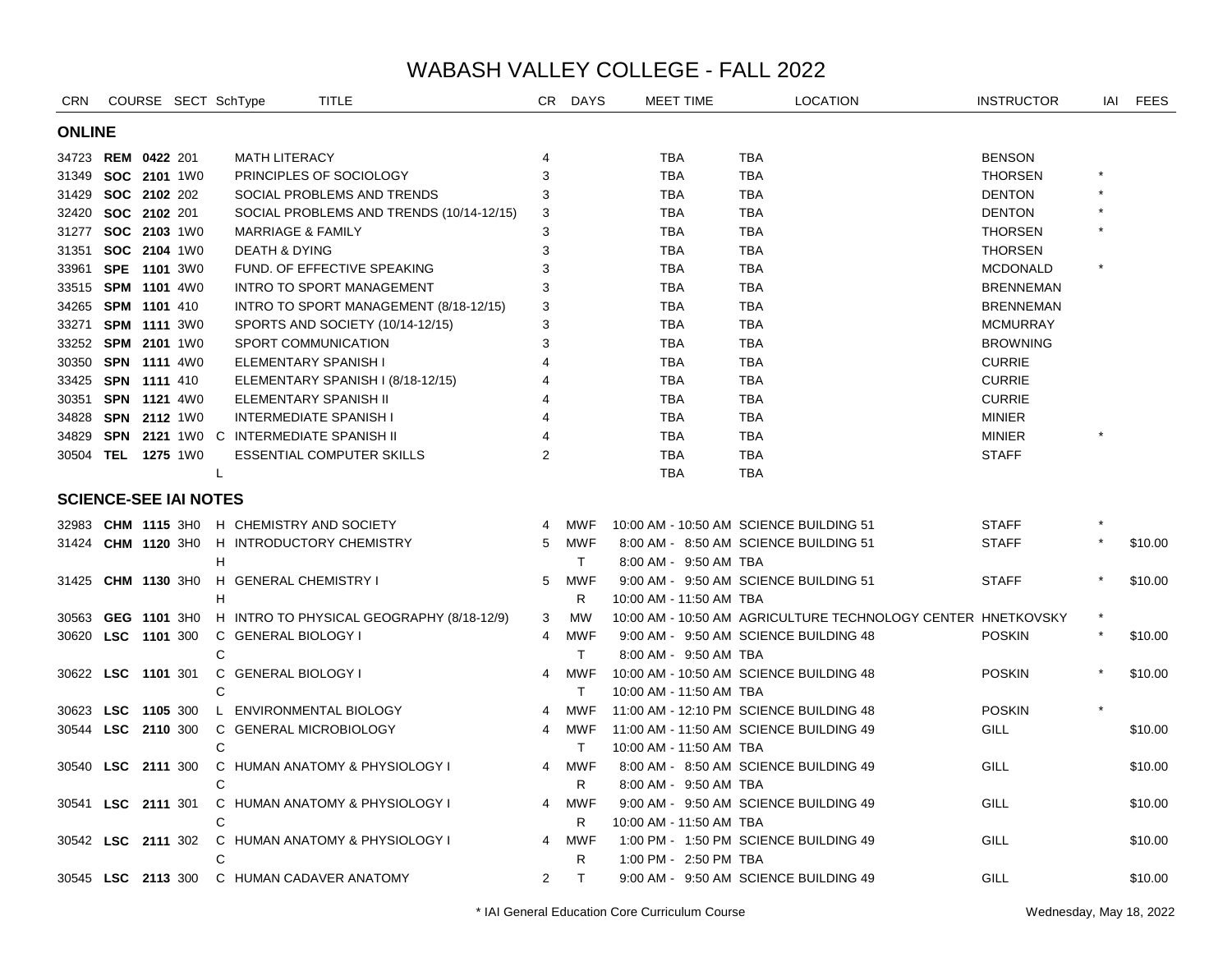| CRN                          |                     |          | COURSE SECT SchType                    | <b>TITLE</b>                                          |                | CR DAYS    | MEET TIME                         | <b>LOCATION</b>                         | <b>INSTRUCTOR</b>  | IAI     | <b>FEES</b> |
|------------------------------|---------------------|----------|----------------------------------------|-------------------------------------------------------|----------------|------------|-----------------------------------|-----------------------------------------|--------------------|---------|-------------|
| <b>SCIENCE-SEE IAI NOTES</b> |                     |          |                                        |                                                       |                |            |                                   |                                         |                    |         |             |
|                              |                     |          | 30575 PHY 1120 3H0 H PHYSICS I         |                                                       | 5              | <b>MW</b>  |                                   | 1:00 PM - 2:50 PM SCIENCE BUILDING 43   | <b>KING</b>        |         | \$10.00     |
|                              |                     |          | 33941 PHY 2110 3HO H GENERAL PHYSICS I |                                                       | 5              | <b>MWF</b> |                                   | 9:00 AM - 9:50 AM SCIENCE BUILDING 43   | <b>KING</b>        |         | \$10.00     |
|                              |                     |          | H                                      |                                                       |                | R          | 10:00 AM - 11:40 AM TBA           |                                         |                    |         |             |
| 30582 PSC 1101 300           |                     |          |                                        | C INTRO TO PHYSICAL SCIENCE                           | 4              | MWF        |                                   | 10:00 AM - 10:50 AM SCIENCE BUILDING 43 | <b>KING</b>        |         | \$10.00     |
|                              |                     |          | C                                      |                                                       |                | $\top$     | 10:00 AM - 11:40 AM TBA           |                                         |                    |         |             |
|                              |                     |          |                                        | 30619 PSC 1111 300 L INTRODUCTION TO ASTRONOMY        | 3              | MWF        |                                   | 8:00 AM - 8:50 AM SCIENCE BUILDING 48   | <b>POSKIN</b>      | $\star$ |             |
|                              |                     |          | SOCIAL SCIENCE-SEE IAI NOTES           |                                                       |                |            |                                   |                                         |                    |         |             |
|                              |                     |          |                                        | 30587 ECN 2101 3H0 H PRINCIPLES OF MACROECONOMICS     | 3              | MW         | 8:00 AM - 8:50 AM MAIN HALL 211   |                                         | <b>MCMURRAY</b>    |         |             |
| 31586                        | GEG 1102 300        |          | L WORLD GEOGRAPHY                      |                                                       | 3              | TR.        |                                   | 11:20 AM - 12:35 PM SCIENCE BUILDING 61 | <b>STROUGHMATT</b> |         |             |
| 30589                        | HIS                 | 2101 300 | L U.S. HISTORY TO 1877                 |                                                       | 3              | <b>MWF</b> | 10:00 AM - 10:50 AM MAIN HALL 211 |                                         | <b>MCMURRAY</b>    |         |             |
| 30591                        | PLS 2101 3H0        |          |                                        | H GOVERNMENT OF THE U.S.                              | 3              | <b>TR</b>  | 12:00 PM - 12:50 PM MAIN HALL 211 |                                         | <b>MCMURRAY</b>    |         |             |
| 30121                        | <b>PSY 1101 301</b> |          | L GENERAL PSYCHOLOGY I                 |                                                       | 3              | <b>MWF</b> | 8:00 AM - 8:50 AM MAIN HALL 207   |                                         | <b>HOCKGEIGER</b>  |         |             |
| 30122 PSY 1101 302           |                     |          | L GENERAL PSYCHOLOGY I                 |                                                       | 3              | <b>MWF</b> | 11:00 AM - 11:50 AM MAIN HALL 210 |                                         | <b>HOCKGEIGER</b>  | $\star$ |             |
| 30324 PSY 1101 303           |                     |          |                                        | L GENERAL PSYCHOLOGY I                                | 3              | <b>MWF</b> | 9:00 AM - 9:50 AM MAIN HALL 210   |                                         | <b>TRAPP</b>       |         |             |
| 30325                        | <b>PSY 1101</b> 304 |          | L GENERAL PSYCHOLOGY I                 |                                                       | 3              | <b>TR</b>  | 10:00 AM - 11:15 AM MAIN HALL 210 |                                         | <b>TRAPP</b>       |         |             |
| 34102 PSY 1108 3H0           |                     |          |                                        | H PSYCHOLOGICAL ASPECTS OF AGING                      | 3              | <b>MW</b>  |                                   | 11:00 AM - 11:50 AM SCIENCE BUILDING 25 | WHITAKER           |         |             |
| 30326                        | <b>PSY 2109 301</b> |          |                                        | L HUMAN GROWTH AND DEVELOPMENT                        | 3              | <b>MWF</b> | 9:00 AM - 9:50 AM MAIN HALL 207   |                                         | <b>HOCKGEIGER</b>  |         |             |
| 30327 SOC 2101 300           |                     |          |                                        | L PRINCIPLES OF SOCIOLOGY                             | 3              | <b>MWF</b> | 10:00 AM - 10:50 AM MAIN HALL 207 |                                         | <b>HOCKGEIGER</b>  |         |             |
| 31505 SOC 2101 301           |                     |          |                                        | L PRINCIPLES OF SOCIOLOGY                             | 3              | <b>TR</b>  | 8:30 AM - 9:45 AM MAIN HALL 210   |                                         | <b>TRAPP</b>       |         |             |
| 33854 SOC 2103 300           |                     |          | L MARRIAGE & FAMILY                    |                                                       | 3              | <b>MWF</b> | 10:00 AM - 10:50 AM MAIN HALL 210 |                                         | <b>TRAPP</b>       |         |             |
|                              |                     |          | <b>SOCIAL SERVICES SPECIALIST</b>      |                                                       |                |            |                                   |                                         |                    |         |             |
|                              |                     |          |                                        | 30082 SSS 1201 300 L INTRO TO SOCIAL SERVICES         | 3              | <b>TR</b>  | 8:30 AM - 9:45 AM MAIN HALL 207   |                                         | <b>HOCKGEIGER</b>  |         |             |
| 30084 SSS                    |                     | 1298 300 |                                        | L SPEC. TOPICS IN PUB/SOC SVCS                        | $\mathbf{1}$   | R          | 11:40 AM - 12:30 PM MAIN HALL 207 |                                         | <b>HOCKGEIGER</b>  |         |             |
| 30085                        | SSS                 | 1298 301 |                                        | L SPEC. TOPICS IN PUB/SOC SVCS                        | $\mathbf{1}$   | F          | 1:00 PM - 1:50 PM MAIN HALL 207   |                                         | <b>HOCKGEIGER</b>  |         |             |
| 31963                        | <b>SSS 2201</b> 340 |          | <b>B</b> INTERNSHIP I                  |                                                       | 2              |            | <b>TBA</b>                        | MAIN HALL 207                           | <b>HOCKGEIGER</b>  |         |             |
| 32127 SSS 2201 341           |                     |          | <b>B</b> INTERNSHIP I                  |                                                       | 3              |            | TBA                               | MAIN HALL 207                           | <b>HOCKGEIGER</b>  |         |             |
| 31967 SSS 2202 340           |                     |          | L SEMINARI                             |                                                       |                |            | TBA                               | MAIN HALL 207                           | <b>HOCKGEIGER</b>  |         |             |
| 33215                        | <b>SSS 2203 340</b> |          | <b>B</b> INTERNSHIP II                 |                                                       | $\overline{2}$ |            | TBA                               | MAIN HALL 207                           | <b>HOCKGEIGER</b>  |         |             |
| 33216 SSS 2204 340           |                     |          | L SEMINAR II                           |                                                       |                |            | <b>TBA</b>                        | MAIN HALL 207                           | <b>HOCKGEIGER</b>  |         |             |
| 31506 SSS 2205 300           |                     |          |                                        | L SOCIAL SERVICES INTERVENTION                        | 3              | <b>TR</b>  | 10:00 AM - 11:15 AM MAIN HALL 207 |                                         | <b>HOCKGEIGER</b>  |         |             |
| <b>TELECOMMUNICATIONS</b>    |                     |          |                                        |                                                       |                |            |                                   |                                         |                    |         |             |
|                              |                     |          | 30461 GEN 2297 300 L EMPLOYMENT SKILLS |                                                       | -1             | $\top$     |                                   | 3:00 PM - 3:50 PM APPLIED ARTS 126      | <b>BALDING</b>     |         |             |
|                              |                     |          | 32904 GEN 2297 330 L EMPLOYMENT SKILLS |                                                       | 2              | R.         |                                   | 3:00 PM - 4:50 PM APPLIED ARTS 102      | <b>CARTER</b>      |         |             |
| <b>TOPICS AND ISSUES</b>     |                     |          |                                        |                                                       |                |            |                                   |                                         |                    |         |             |
|                              |                     |          |                                        | 34872 GEN 2197 3H0 H LIFE AFTER COLLEGE (10/14-12/15) | $\overline{2}$ | TR         | 9:30 AM - 10:45 AM MAIN HALL 101  |                                         | <b>BROWNING</b>    |         |             |